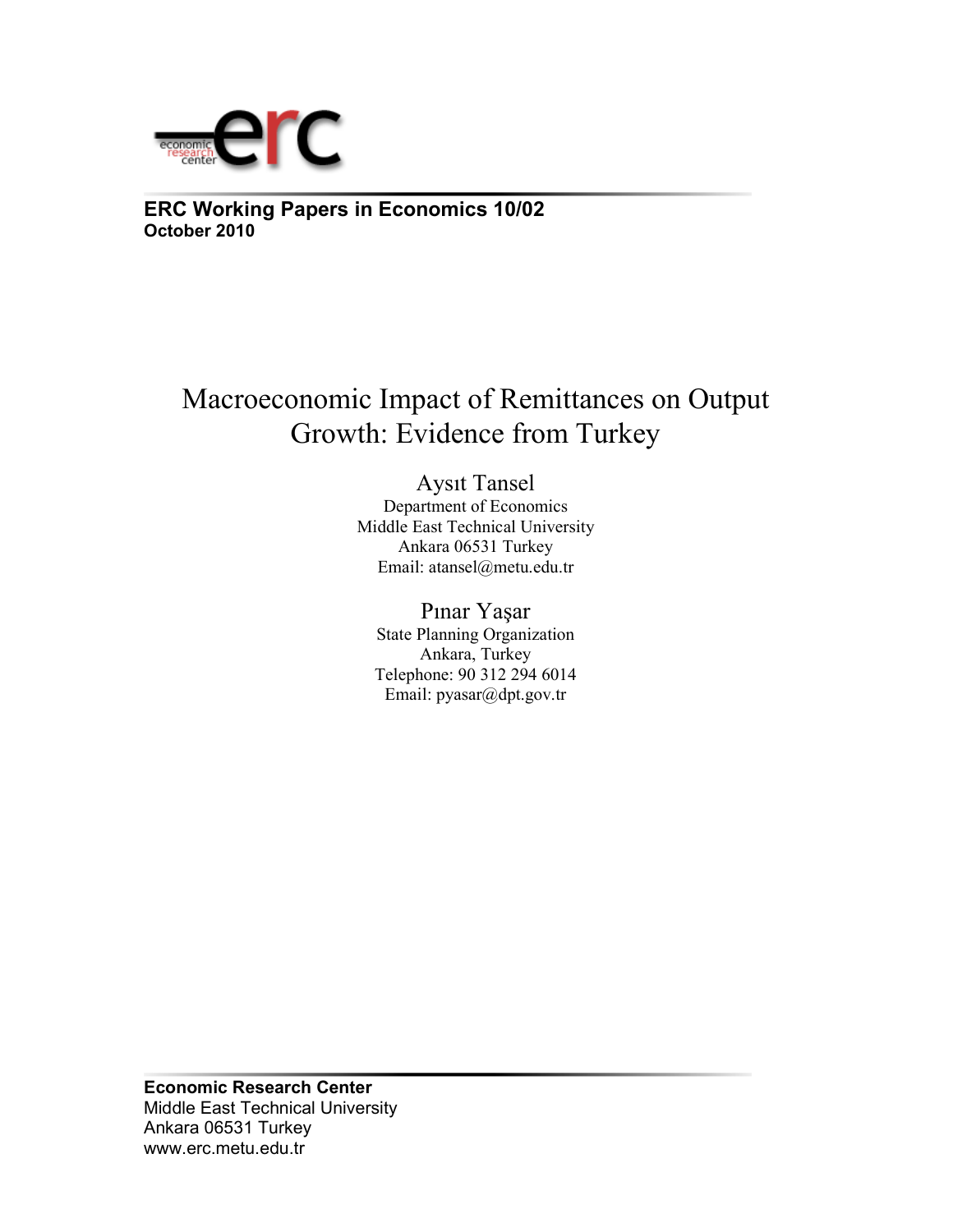# **MACROECONOMIC IMPACT OF REMITTANCES ON OUTPUT GROWTH: EVIDENCE FROM TURKEY**

by

Aysıt Tansel \*

Department of Economics

Middle East Technical University

06531 Ankara, Turkey

and

Institute for Study of Labor (IZA), Bonn, Germany

Telephone: 90.312. 210 20 57

Fax : 90.312.210 79 64

E-Mail: **atansel@metu.edu.tr**

and

Pınar Yaşar

State Planning Organization

Ankara, Turkey

Telephone: 90.312. 294 60 14

E-Mail: **pyasar@dpt.gov.tr**

Revised : June, 2010

**Key Words:** Remittances, Dynamic Model, Remittances-Induced Output Growth.

**JEL Codes:** F22, F21, C52

**Abstract**: This study estimates a Keynesian simultaneous, dynamic macroeconometric model to investigate the impact of remittances on key macro variables such as consumption, investment, imports and income in Turkey. The estimated impact and dynamic multipliers indicate that impact of remittances on consumption, imports and income are all positive and reduce gradually while that on investment wears out in the second year. The impact multiplier for income implies a substantial increase in income due to remittances through the multiplier process. The remittances-induced output growth rate is highest during the early 1970s and the early 1980s, but negligible during the other years.

 $\overline{a}$ 

 This article is based on Pınar Yaşar's MA thesis (Yaşar (2005)) prepared under the supervision of Aysıt Tansel at the Department of Economics, Middle East Technical University. An earlier version of this paper is presented at the Turkish Economic Association (TEK) International Conference, 11-13 September, 2006, Ankara. We appreciate able research assistance of Eda Gülsen. We would like to thank two anonymous referees of *Migration Letters* for valuable comments. Any errors are our own.

<sup>\*</sup> Corresponding author.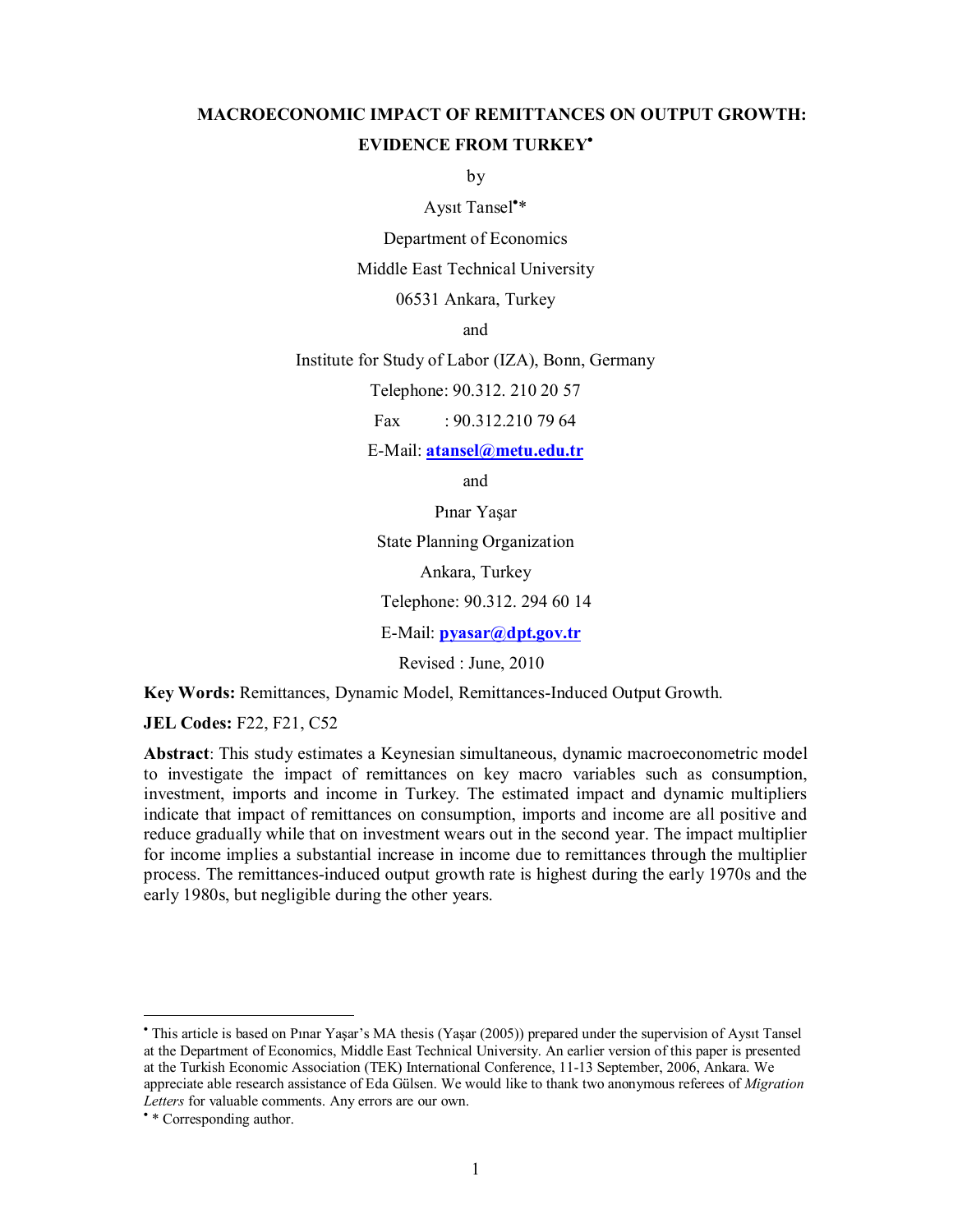# **MACROECONOMIC IMPACT OF REMITTANCES ON OUTPUT GROWTH: EVIDENCE FROM TURKEY**

## **ABSTRACT**

This study estimates a Keynesian simultaneous, dynamic macroeconometric model to investigate the impact of remittances on key macro variables such as consumption, investment, imports and output in Turkey. The estimated impact and dynamic multipliers indicate that impact of remittances on consumption, imports and income are all positive and reduce gradually while that on investment wears out in the second year. The impact multiplier for income implies a substantial increase in income due to remittances through the multiplier process. The remittances-induced output growth rate is highest during the early 1970s and the early 1980s, but negligible during the other years.

**Key Words:** Remittances, Dynamic Model, Output Growth. **JEL Codes:** F22, F21, C52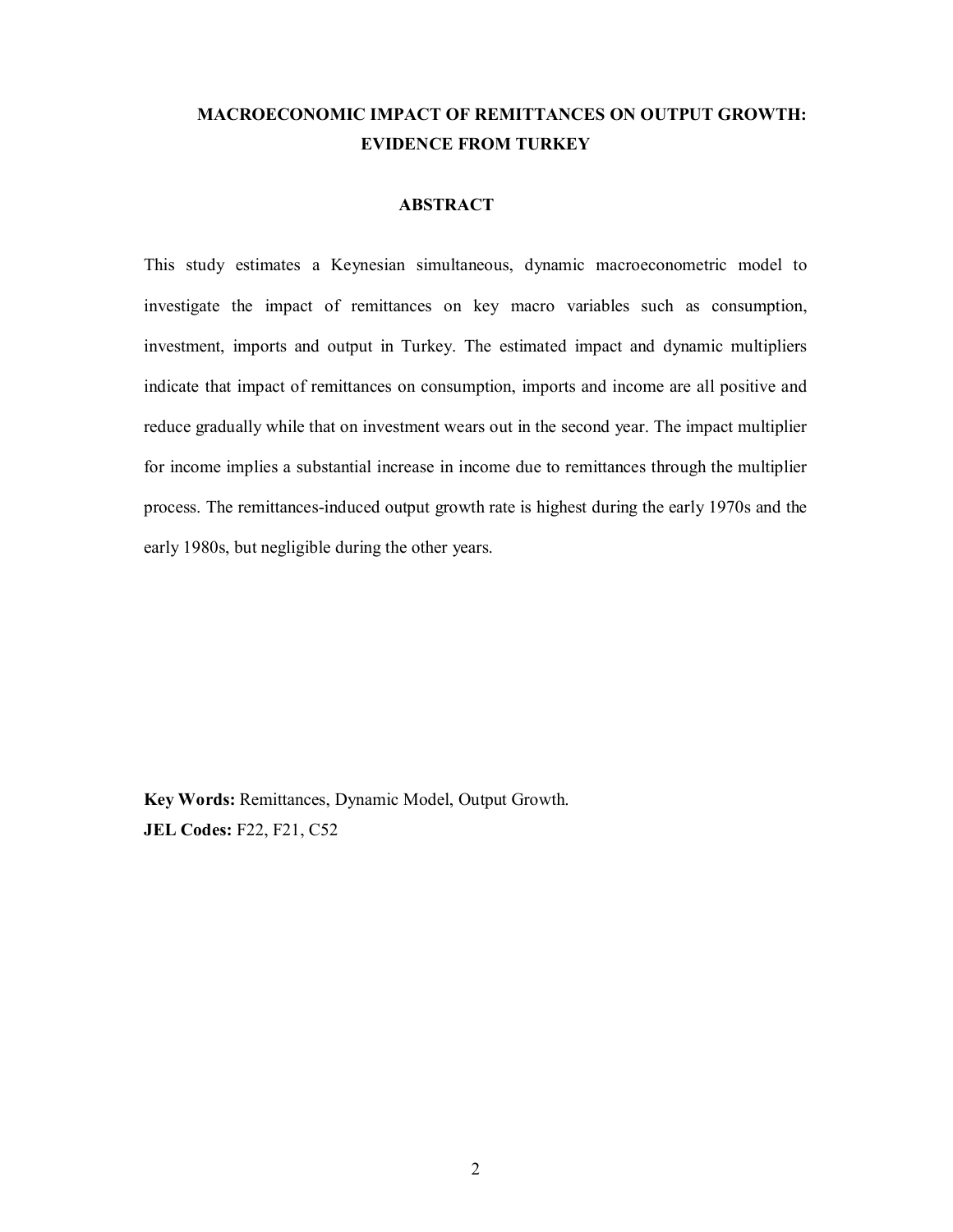### **1. INTRODUCTION**

 $\overline{\phantom{a}}$ 

Migration flows have become one of the most important features of Western European countries after the Second World War. While Western European countries undertook several measures, such as bilateral agreements to attract foreign workers in order to meet their labour supply shortage, developing countries encouraged the emigration of their workers to overcome domestic economic difficulties. These migration flows benefited both the home and the host countries. The most debated issue about the migration flows from the point of view of the home countries is workers' remittances. Remittances are defined as the money transfers by the migrants residing abroad for more than a year to their home countries. Remittances constituted an important source of external finance for many developing countries. Flows of remittances to developing countries were estimated to be 167 billion dollars in 2005 (World Bank, 2006). Ratha (2003:157) and Adams and Page (2005) draw attention to the fact that workers' remittances constitute the second largest flow of external finance after foreign direct investment and proved to be the least volatile source of foreign exchange earnings for developing countries.

Several studies found that emigration benefited only the migrants and their families by improving their living standards while it did not contribute to the development of Turkey. Studies based on surveys conducted at different times and various regions of the country supported the view that remittances are mostly used for consumption and personal investments in land and housing. Such views are expressed by Paine (1974: 114), Abadan et al. (1975: 411), Gökdere (1978: 226), Martin (1991: 56), Gitmez (1991: 133) and Koç and Onan (2004: 79). A recent study, Yiğit (2005) finds that workers in Germany remit their savings to Turkey with investment purposes rather than consumption purposes. More recently, the weakening of the relation of the second generation Turks with Turkey has led to the use of their savings for investment purposes in Germany.

There have been many studies on the effect of remittances at the household level through surveys in Turkey. To our knowledge, this is the first study on the macroeconomic impact of remittances in a unified framework in Turkey<sup>1</sup>. For this purpose this study estimates

<sup>&</sup>lt;sup>1</sup> The literature on the macro economic impact of the remittances is vast. Stahl and Habib (1991)in South and Southeast Asia, Glytsos (1993) in Greece, Leon-Ledesma and Piracha (2001) in Eastern European transition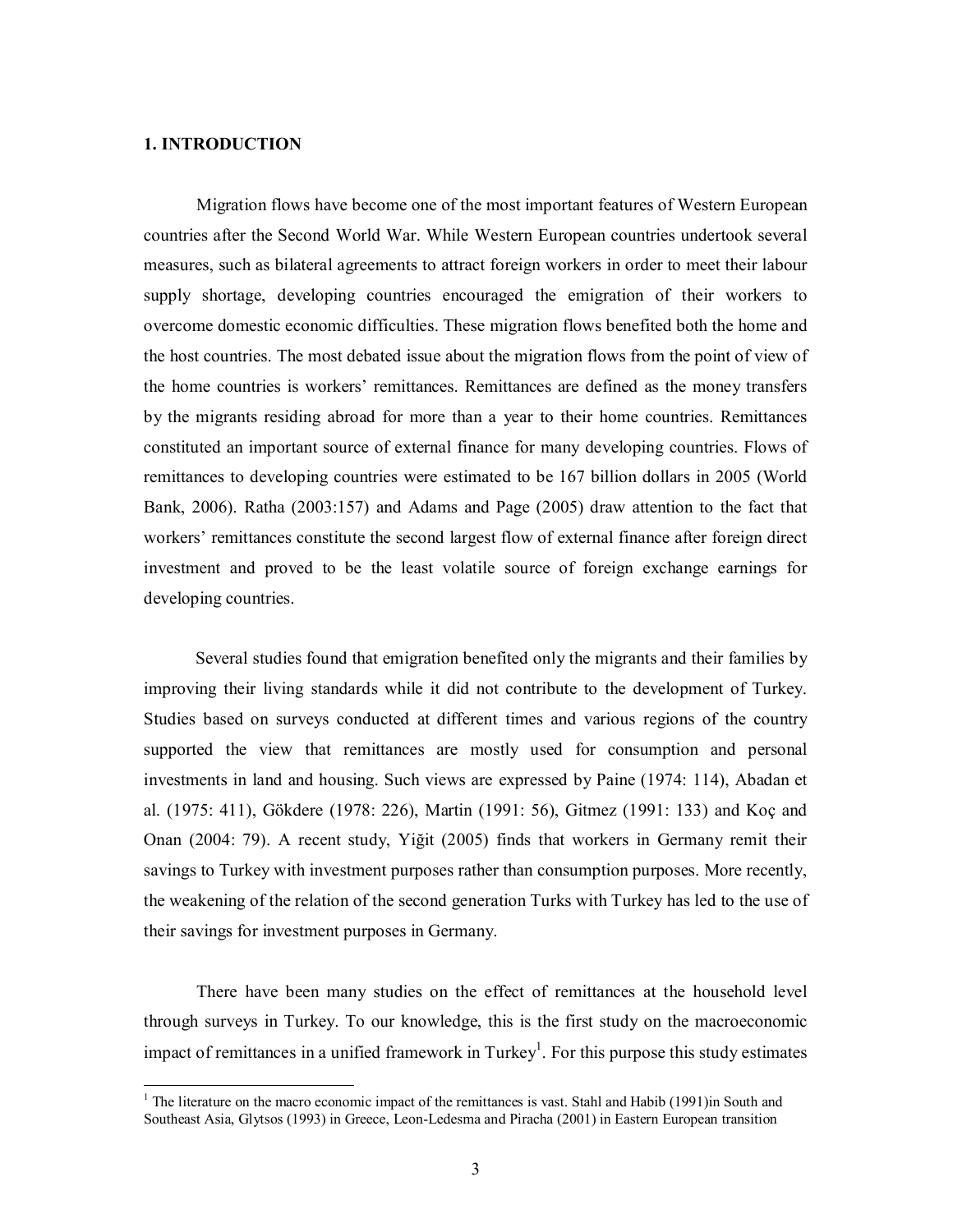a Keynesian dynamic simultaneous equation macroeconometric model for the period 1964- 2003 in order to investigate the impact of remittances on key macroeconomic variables such as private consumption, investment, imports and output in Turkey. The dynamic feature of the model enables examination of the over time behavior of the endogenous variables. The estimated impact and dynamic multipliers indicate that an increase in remittances increases consumption, investment, imports and income. The impact of remittances on these variables reduces gradually except that on investment which wears out within one year. The impact multiplier for income implies a substantial increase in income due to remittances through the multiplier process. The remittances-induced output growth rate is compared with the actual output growth rate. It is found to be highest in the early 1970's and the early 1980's but appears negligible during the other years. This bodes well with diminishing importance of remittances in recent years. Overall, remittances have been a significant positive factor in the economic development and growth of Turkey. The results are put in perspective by intercountry comparisons. The use of the same model facilitates these comparisons.

The rest of the study is organized as follows. Section 2 presents the over time development of remittances in Turkey. Section 3 presents the dynamic, simultaneous, Keynesian macroeconometric model. Estimation of this model and other empirical results are given in Section 4. Finally, the last section provides the concluding remarks. Data sources are given in the Appendix.

 $\overline{a}$ 

countries, Faini (2002) in Korea, Philippines, Ghana and Mexico, Glytsos (2002a and 2002b) in several Mediterranean countries, Burgess and Laksar (2005) in Philippines find a positive impact of remittances on economic growth. On the contrary, Keely and Tran (1989), Chami et al. (2003) and Saca and Caceres (2006) argued for the adverse macroeconomic effects of remittances. Guiliano and Ruiz-Arranz (2005) taking endogeneity into account find a positive effect of remittances on output growth in the developing economies but a null or negative effect at high levels of financial development. Several studies emphasize the contribution of remittances on output growth by expanding loanable funds in the developing economies with a poor financial sector and credit constraints. Aggarwal et al. (2006) examine the impact of remittances on financial sector development of 99 developing countries and conclude that remittances promote financial development by increasing the aggregate level of deposits and credits intermediated by the local banking sector. Dutch Disease as a negative consequence of the remittances is investigated by a number of researchers such as Athukorala (1993), Quibria (1996), Bourdet and Falck (2003), Lucas (2004), Kapur (2004), Acosta et al. (2007) and others. Mishra (2005) shows positive impact of Remittances on private investment.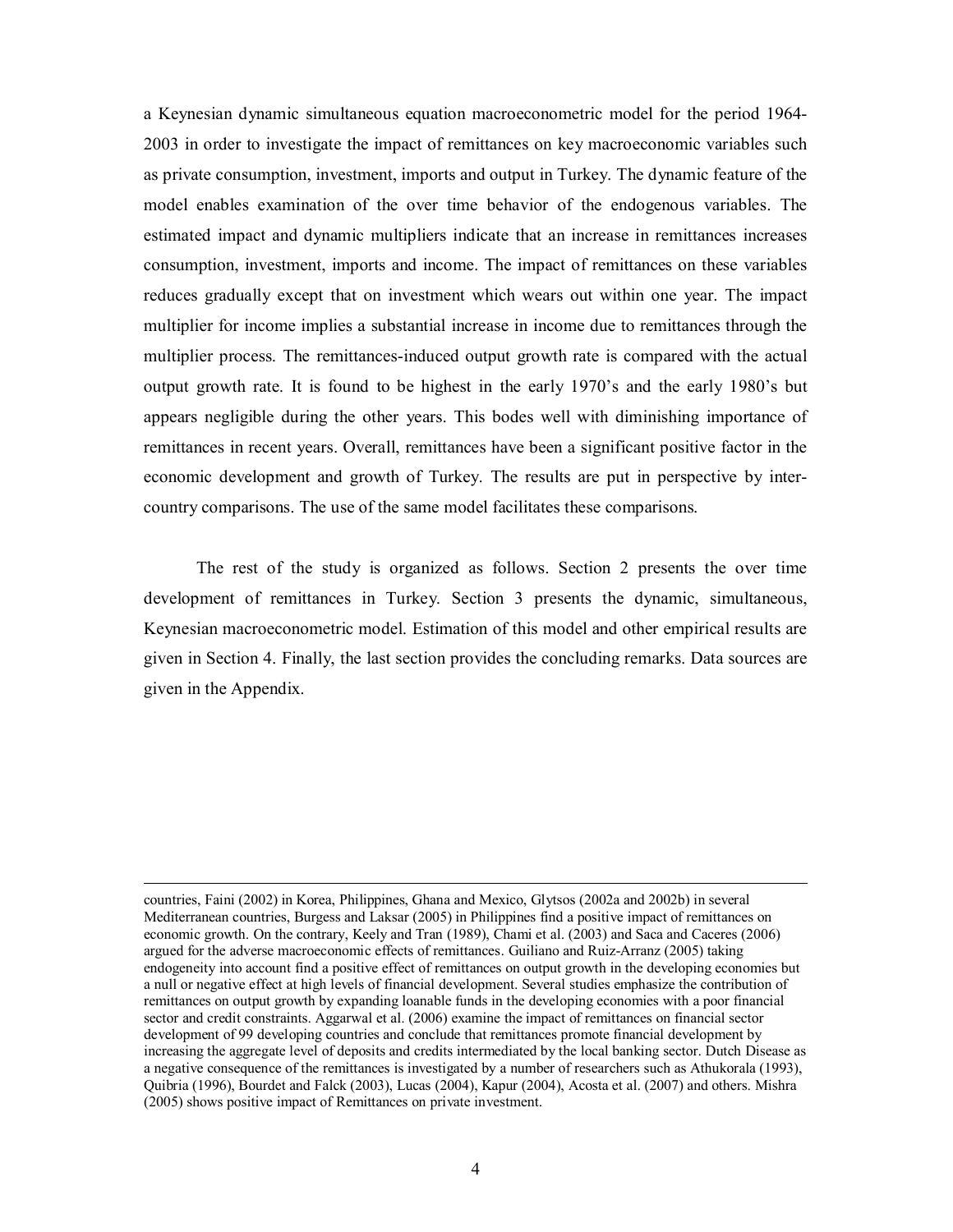#### **2. WORKERS' REMITTANCES IN TURKEY**

Emigration of Turkish workers to Europe started in the early 1960s. Since then Turkey has exported significant numbers of workers mainly to Western European countries. Germany has received the highest number of emigrants among all other European countries. According to official sources (Turkish Labor Office, 2001), 1476 workers in 1961 and when the highest number moved in 1973, 103 793 workers immigrated to Germany. Although the number of emigrating workers declined over time due to economic slack in the host countries as of today there are significant numbers of Turkish migrant workers in Western Europe. In the second half of the 1970s and the 1980s emigration of Turkish workers to the Middle Eastern and North African countries such as Libya, Saudi Arabia and Iraq took place. After 1990, Russia became a major destination country. As of 2001, there were about 2 million Turkish workers abroad and they have generated a significant amount of remittances over time.

The remittances are generally under-reported around the world including Turkey. İçduygu (2006) draws attention to the large informal flows in Turkey and the difficulty in their measurement. This study relies on the official flow of remittances. The sample period stops in 2003 because there is a break in the data after 2003. The Central Bank of the Republic of Turkey reclassified the worker's remittances together with the tourism revenues since 2004. Therefore, the data before and after 2004 are not comparable.

The remittances were around 100 million dollars per annum during the l964-1969 period and increased to over one billion dollars in the early 1970's. They contributed significantly to closing the trade deficits (Boratav, 2003: 122). The remittances reached a peak of 5.4 billion dollars in 1998 (State Planning Organization, 2003) and declined during the ensuing period. In 1999 the Russian financial crisis and the two earthquakes that destroyed the industrial heartland of the country adversely affected the Turkish economy. The economic and financial crises in November 2000 and February 2001 brought about substantial declines in output and employment. Mauhoud et al. (2006) argues that these crises could be the main reason behind the decline in the inflow of remittances. The crisis erodes the confidence of the migrants to the economy causing them to remit through unofficial channels or simply not to remit at least for investment motives.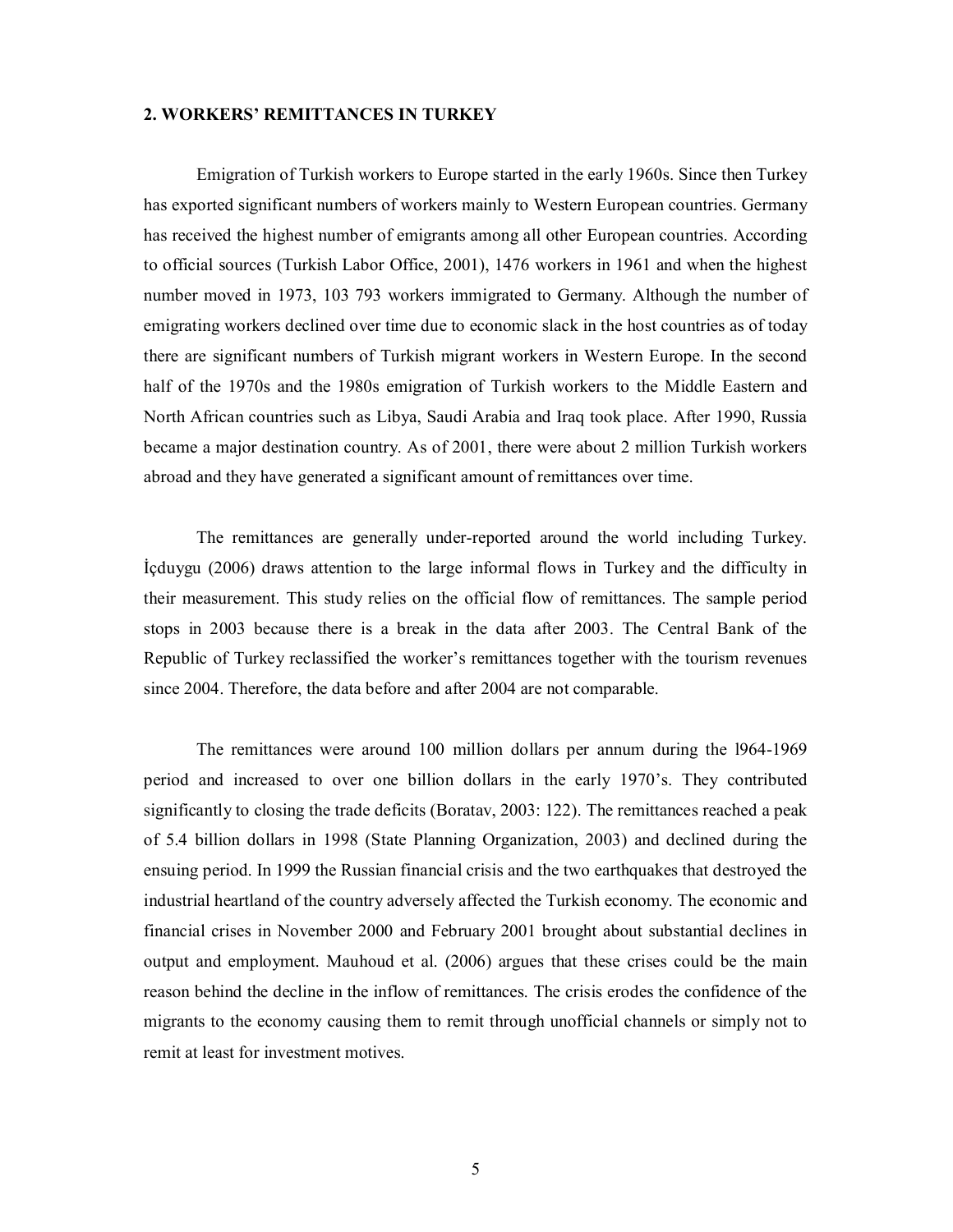Figure 1 shows the share of remittances in imports, exports and the GDP over the sample period. These shares reached peaks during the l973-1976 period. The share of remittances in imports was about 55 percent in 1973, their share in exports was over 90 percent in 1975 and their share in GDP was about 4.5 percent in 1974. There have been substantial declines in these shares after 1999. In 2003 the shares in imports and exports declined to less than 10 percent and the share in GDP declined to less than one percent.



**Figure 1.** The Ratio of Workers' Remittances to Imports, Exports and GDP (1964-2003).

The flow of remittances could be influenced by economic and political crises, and devaluations in the home and host countries as well as by government policies. For instance, Turkish government offered until recently differential exchange rates and special interest rates for foreign currency accounts in order to encourage workers to remit. Similarly, German government passed regulations to encourage return migration when there was a slack in the German economy. Such government policies are summarized in Aydaş et al.(2004) which investigated the determinants of remittances for Turkey<sup>2</sup>. Sayan (2004) and Yiğit (2005) found that remittances respond to the cycles in the Turkish economy but not to the ones in the German economy.

<sup>&</sup>lt;sup>2</sup> There are several studies which examine the determinants of remittances, such as Glystos (2002c), who considered the Middle East and North African countries, and Gupta (2005), who considers the evidence from India. Also, Schiopu and Siegfried (2006) analyze the determination of workers' remittance flows from 21 Western European to EU neighboring countries.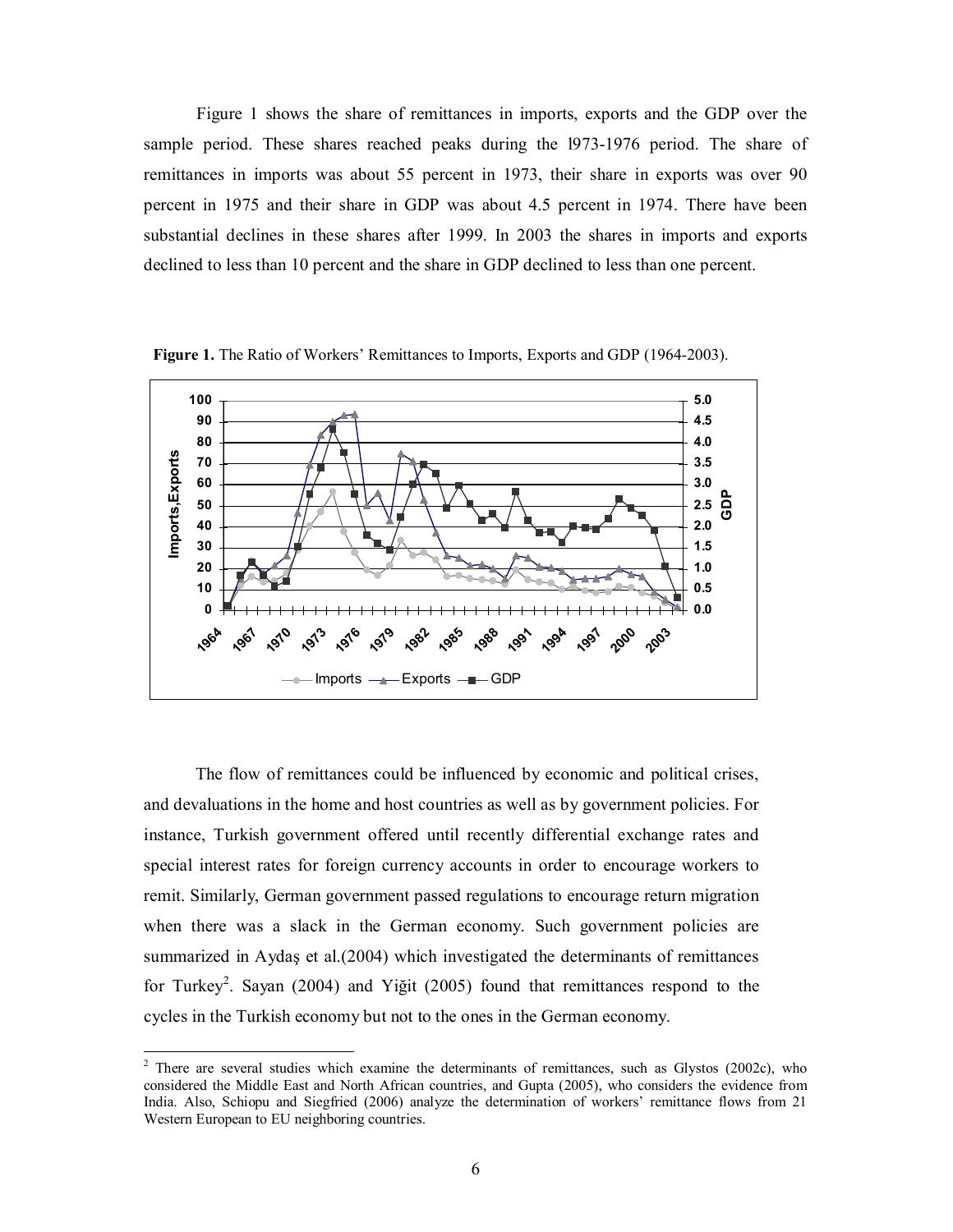#### **3. THE MODEL**

The model used is a modification of the model due to Glytsos (2002a, 2002b and 2002c). It is a linear, demand oriented, simultaneous equation, dynamic macroeconometric model to determine the effects of workers' remittances on key macroeconomic variables, such as private consumption  $(C)$ , investment  $(I)$ , imports  $(M)$  and income  $(Y)$ . There are three behavioral equations, the consumption function, investment function and the import function and a national income identity. The model allows determination of the short-run and long-run effects of an exogenous shock of the remittances on the key macroeconomic variables. The structure of the model is as follows<sup>3</sup>:

$$
C_{t} = \alpha_{0} + \alpha_{1}Y_{t} + \alpha_{2}C_{t-1}
$$
\n
$$
I_{t} = \beta_{0} + \beta_{1}Y_{t} + \beta_{2}K_{t-1}
$$
\n
$$
M_{t} = \delta_{0} + \delta_{1}Y_{t} + \delta_{2}M_{t-1}
$$
\n
$$
Y_{t} = C_{t} + G_{t} + I_{t} + E_{t} - M_{t} + R_{t} + SD_{t}
$$

**Y** is the sum of GDP and the remittances (R). **K** is the cumulative gross domestic investment. **G** is the government consumption expenditure. **SD** stands for the statistical discrepancy and **t**  indicates the time. In this model, **C, I, M** and **Y** are endogenous variables. Consumption equation is based on a partial adjustment model<sup>4</sup>. Investment is assumed to be a positive function of income as a proxy of profits and a negative function of lagged capital stock. Imports is a function of the level of income and the lagged imports as an indicator of adaptive expectations. In simultaneous-equations models, ordinary least squares (OLS) estimators are biased and inconsistent because of the correlation between explanatory endogenous variables

 $\overline{a}$ 

<sup>&</sup>lt;sup>3</sup> The distrurbance terms are ignored.

<sup>&</sup>lt;sup>4</sup> For instance, if the equilibrium relationship between C and Y is defined as  $C_t^* = \beta_1 + \beta_2 Y_t$  and the dynamic adjustment process is defined by the following partial adjustment model:  $dC_t = \lambda (C_t^* - C_{t-1}) + u_t$  where  $\lambda$  shows the proportion of the deviation adjusted in any one period. When the first equation is substituted into the second one, the following equation is obtained  $C_t = \theta_1 + \theta_2 Y_t + \theta_2 C_{t-1} + u_t$  (Stewart and Gill, 1998: 186).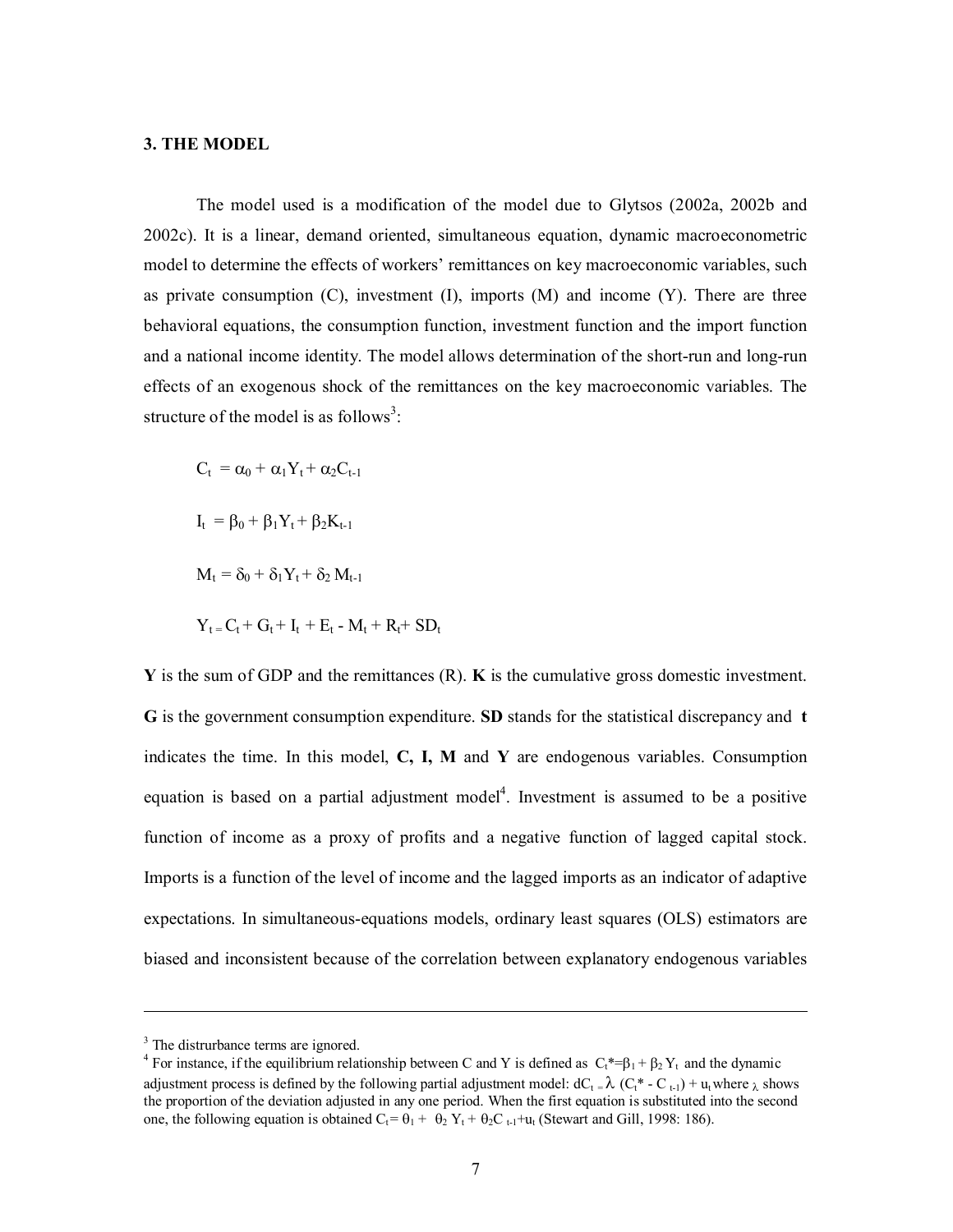and the stochastic disturbance terms. Two Stage Least Squares (TSLS) method gives estimates that are consistent and efficient (Intriligator, et al., 1996).

### **4. EMPIRICAL RESULTS**

There are three empirical evidences presented in this section. First, the model presented in Section 3 is estimated for Turkey using annual data for the period 1964-2003 with TSLS. Second, the estimates are used to obtain impact and dynamic multipliers of endogenous variables with respect to remittances. Third, the multipliers are used to determine the effect of remittances on output growth in Turkey.

| <b>Explanatory</b><br><b>Variables</b> | Consumption                   | <b>Investment</b>                                       | <b>Imports</b>                         |
|----------------------------------------|-------------------------------|---------------------------------------------------------|----------------------------------------|
| Y                                      | 0.350                         | 0.329                                                   | 0.160                                  |
| $C(-1)$                                | (4.395)<br>0.428<br>(3.174)   | (3.749)                                                 | (3.005)                                |
| $K(-1)$                                |                               | $-0.002$<br>(0.144)                                     |                                        |
| $M(-1)$                                | $\overline{\phantom{0}}$      |                                                         | 0.691<br>(5.598)                       |
| D <sub>1974</sub>                      | $-4359.7$<br>(2.395)          | 4765.6<br>(1.882)                                       |                                        |
| D <sub>2001</sub>                      | $-4566.3$<br>(2.041)          | $-8686.8$<br>(2.801)                                    | $\overline{a}$                         |
| <b>DT</b> otal                         |                               |                                                         | $-3244.6$<br>$(-2.392)$                |
| Constant                               | 4552.7<br>(3.872)             | $-5762.5$<br>$(-1.915)$                                 | $-4866.9$<br>$(-2.149)$                |
| Adjusted $R^2$                         | 0.992                         | 0.944                                                   | 0.956                                  |
| Durbin-Watson                          | 1.90                          | 1.24                                                    | 1.88                                   |
| Number of<br>observations              | 39                            | 39                                                      | 39                                     |
| Instrumental                           | $C(-2)$ , $Y(-1)$ , $M(-1)$ , | $C(-1), C(-2), Y(-1), Y(-2),$                           | $C(-1)$ , $Y(-1)$ , $Y(-2)$ ,          |
| Variables                              | R, G, D1974, D2001            | $G(-1)$ , $G(-2)$ , $E(-1)$ , $E(-2)$ ,<br>D1974, D2001 | $G, G(-1), M(-2),$<br>$I(-1)$ , DTotal |

**Table 1.** Two Stage Least Squares Estimates of the Macroeconometric Model.

**Notes**: Absolute values of the t-ratios are given in parentheses.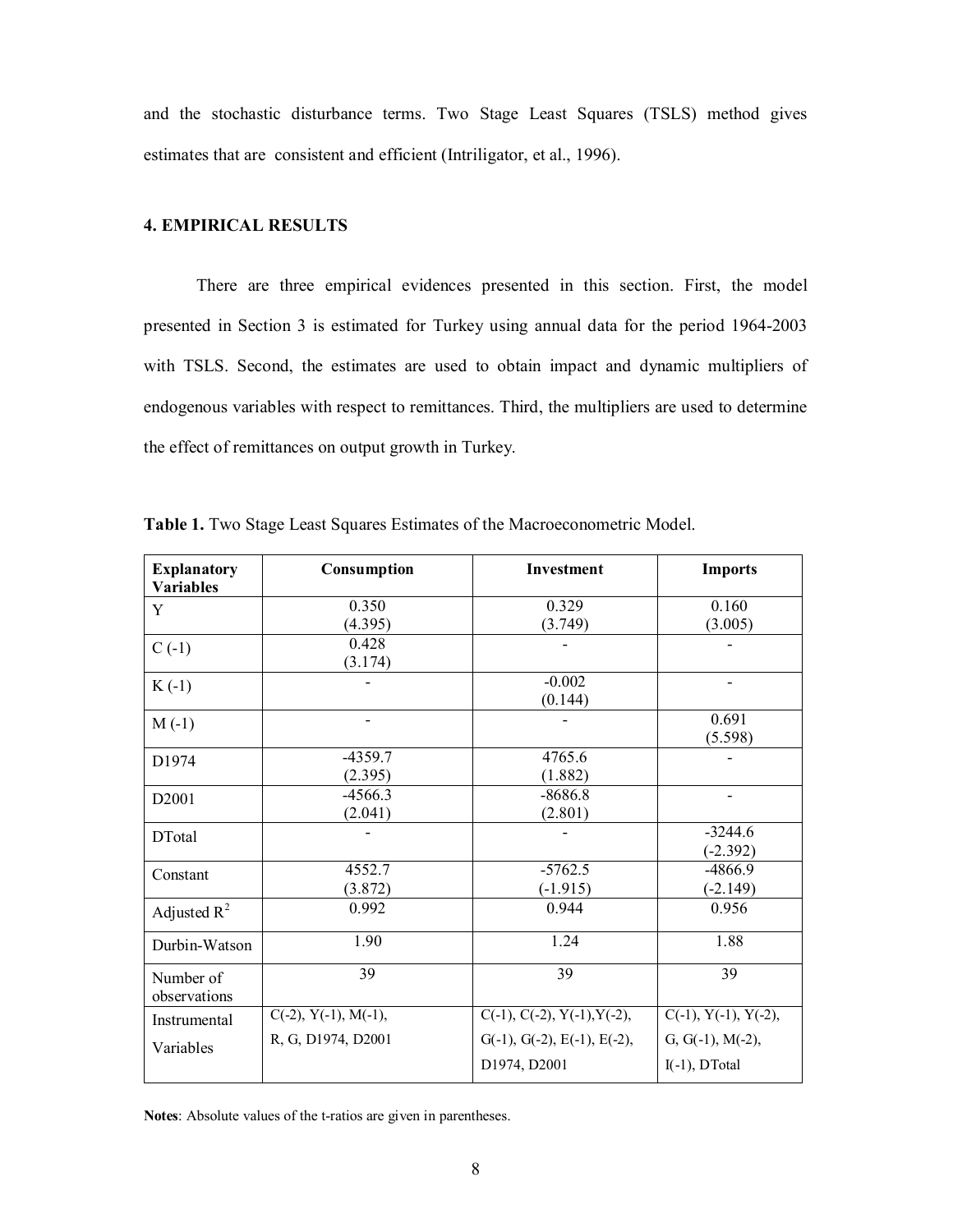Table 1 presents the estimation results of the model. The equations also include dummy variables defined as follows. D1974 takes the value of one in 1974 just after the first oil shock in 1973 and zero otherwise. D2001 takes the value of one in 2001 corresponding to the financial crisis in Turkey and zero otherwise. DTotal takes the value of one in 1974 just after the first oil shock in 1973, in 1978 debt crisis, in 1980, 1981, 1982 corresponding to the transition period of Turkey and in 1994 and 2001 corresponding to the economic crises in Turkey and zero otherwise. There is the possibility of a structural break at or near 24 January 1980. At that date, strict foreign exchange controls that were in place since the 1930's were lifted and the Turkish lira was made convertible. In the pre-1980 period it was common practise for businessmen (who were allocated less foreign exchange by the state than they desired) to buy the remittances of the Turkish workers abroad (at the market rate rather than the lower official rate) and make the payment to their families in Turkey in liras. They would then declare to the state a lower price for their imports than what they actually paid. Thus during this period, remittances and import price indices were under-reported and the value of real imports were over-reported. It would be ideal to enter into the model a variable measuring the difference between the official and the black market rates of German Mark or U.S. dollar (interacting with other relevant variables). However the data is not available. We have experimented with various specifications of the dummy variables. Only Dtotal which included the period of 1980 was statistically significant in the import equation, indicating that the periods before and after 1980 were different only for imports.

All of the coefficient estimates except that of the lagged capital stock are statistically significant with theoretically expected signs. The short-run Marginal Propensity to Consume (MPC) is 0.35. Similar estimates are found by Glytsos (2002b). He found that the MPC estimates are between 0.32-0.39 for Egypt, Greece and Portugal and 0.24 for Jordan. Marginal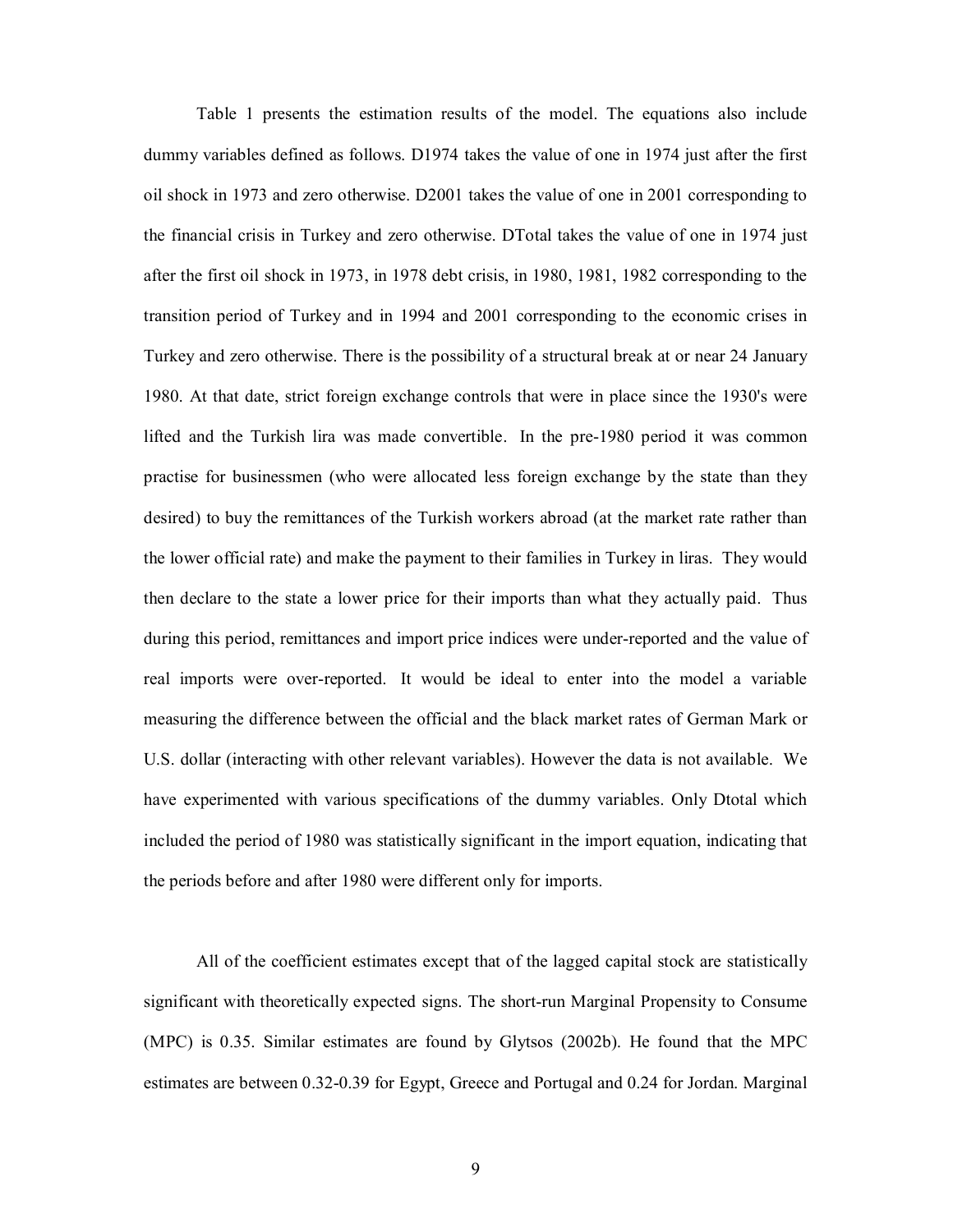Propensity to Invest is estimated as 0.33 for Turkey. Glytsos found it to be between 0.13-0.39 for all of the above countries except Egypt. The marginal propensity to import (MPI) for Turkey is estimated as 0.16. Glytsos found it to be between 0.14-0.40 except for Morocco with the highest value belonging to Jordan. Using the estimates in Table 1, the long-run MPC is estimated to be 0.612 and the long-run MPI is estimated to be 0.518. As expected the longrun values are higher than the corresponding short-run values. Further, the short-run MPC is larger than the short-run MPI while the long-run MPC and the MPI are about the same. These results indicate that consumption is more responsive in the short-run to the changes in income than imports while their long-run responsiveness are about the same.

|             | Impact<br><b>Multipliers</b>            | <b>Dynamic Multipliers</b>                |                                    |                                           |  |
|-------------|-----------------------------------------|-------------------------------------------|------------------------------------|-------------------------------------------|--|
|             | Year 1                                  | Year 2                                    | Year 3                             | Year 4                                    |  |
| Consumption | $\alpha_1/A$                            | $P(\alpha_1/A)$                           | $P^2(\alpha_1/A)$                  | $P^3(\alpha_1/A)$                         |  |
| Investment  | $\beta_1/A$                             | $M(\beta_1/A)$                            | $M^2(\beta_1/A)$                   | $M^3(\beta_1/A)$                          |  |
| Imports     | $\delta_1/A$                            | $N(\delta_1/A)$                           | $N^2\delta_1/A$                    | $N^3(\delta_1/A)$                         |  |
| Income      | $((\alpha_1+\beta_1-\delta_1)/A)+1$     | See text                                  | See text                           | See text                                  |  |
|             | $A = 1 - \beta_1 - \alpha_1 + \delta_1$ | $M = \beta_2 (1 - \alpha_1 + \delta_1)/A$ | $N=\delta_2(1-\alpha_1-\beta_1)/A$ | $P = \alpha_2 (1 - \beta_1 + \delta_1)/A$ |  |

**Table 2.** Impact and Dynamic Multipliers for the Effect of a Unit Change in Remittances.

The Reduced Form equations express the endogenous variables as a function of all of the predetermined variables in the model. They can be used to find the short-run or impact multipliers. Further, it is useful to determine the dynamic effects of the shocks in the exogenous variables on the endogenous variables. The dynamic or interim multipliers can be derived from the Final Form equations for the endogenous variables which are obtained by making continuous substitions for the dynamic terms (Intriligator et al., 1996). The formulas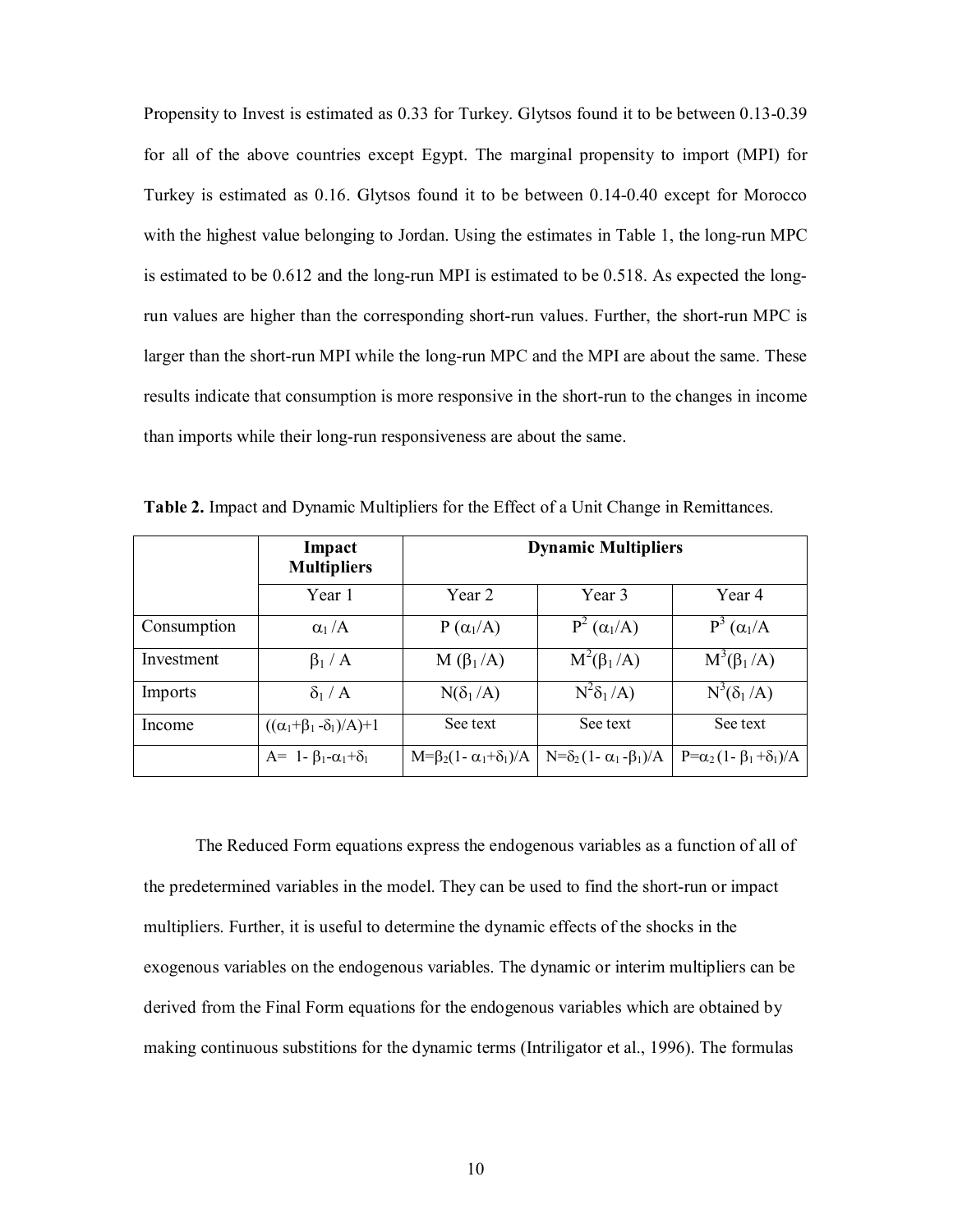for the impact and the dynamic multipliers are provided in Table 2 and their estimates are given in Table  $3<sup>5</sup>$ .

|             | <b>Impact Multipliers</b> | <b>Dynamic Multipliers</b> |          |               |
|-------------|---------------------------|----------------------------|----------|---------------|
|             | Year 1                    | Year 2                     | Year 3   | Year 4        |
| Consumption | 0.728                     | 0.538                      | 0.398    | 0.294         |
| Investment  | 0.684                     | $-0.0023$                  | 0.000008 | $-0.00000003$ |
| Imports     | 0.333                     | 0.153                      | 0.071    | 0.033         |
| Income      | 2.079                     | 0.383                      | 0.327    | 0.261         |

**Table 3.** Time Distribution of the Effects of a Unit Change in Remittances on Endogenous Variables. (Impact and Dynamic Multipliers).

The dynamic multipliers for income are obtained by adding the multipliers for consumption and investment and subtracting that for imports. The dynamic multipliers give the effect of a unit change in remittances in year 1 with no further increase in the subsequent years all other predetermined variables remaining unchanged<sup>6</sup>. The results indicate that the impact of remittances on consumption, investment, imports and income are all positive both in the short and the long-run. The dynamic multipliers are smaller than the impact multipliers. The impact of remittances on investment wears out in the second year while that on consumption reduces only gradually. This may be explained with the Permanent Income Hypothesis which emphasizes the importance of life-time income in spending distributed over time. Glytsos (2002b) finds that the effect of remittances on investment wears out in the first or the second year in all of Egypt, Greece, Jordan, Morocco and Portugal.

The impact multiplier for investment is close to that of consumption while its dynamic multipliers are essentially zero. The impact and dynamic multipliers for imports are much

 $\overline{a}$ 

 $<sup>5</sup>$  The dynamic (interim) multipliers are calculated for 3 years, since the dynamic multipliers for investment</sup>

converges to zero in 3 years. 6 For details see Intriligator et al. (1996: 31).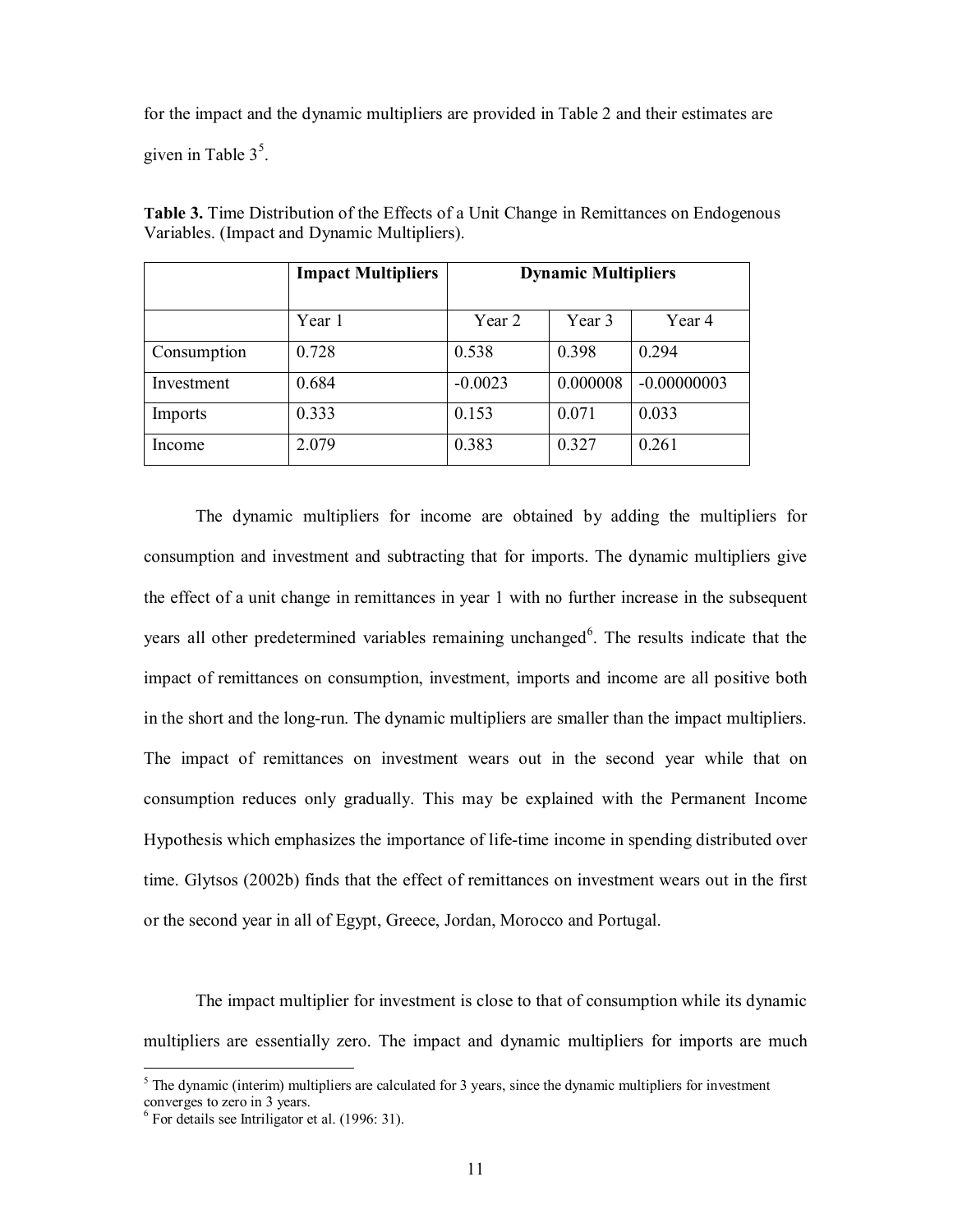smaller than that of consumption. The changes in consumption investment and imports brought about by remittances are reflected in changes in income. The impact multiplier for income is substantial. This is similar to the impact multiplier for income obtained for Greece by Glytsos (2002a). The multipliers imply that a 1000 TL increase in remittances leads to a 2079 TL increase in income in year 1, 382 TL in year 2, 327 TL in year 3 and 262 TL in year 4, through the multiplier effects.

**Figure 2.** Rates of Output (GDP) Growth Induced by Remittances and Overall Actual Rates of Output (GDP)Growth, 1968-2003.



Finally, in this section the impact of a change in remittances on current and future growth rates of output are presented. The estimated impact and dynamic multipliers are used for a four-year time distribution of the effect of remittances on output growth. Following formula is applied:

$$
\Delta Y_{t} = \frac{\partial Y_{t}}{\partial R_{t}} * dR_{t} + \frac{\partial Y_{t}}{\partial R_{t-1}} * dR_{t-1} + \frac{\partial Y_{t}}{\partial R_{t-2}} * dR_{t-2} + \frac{\partial Y_{t}}{\partial R_{t-3}} * dR_{t-3}
$$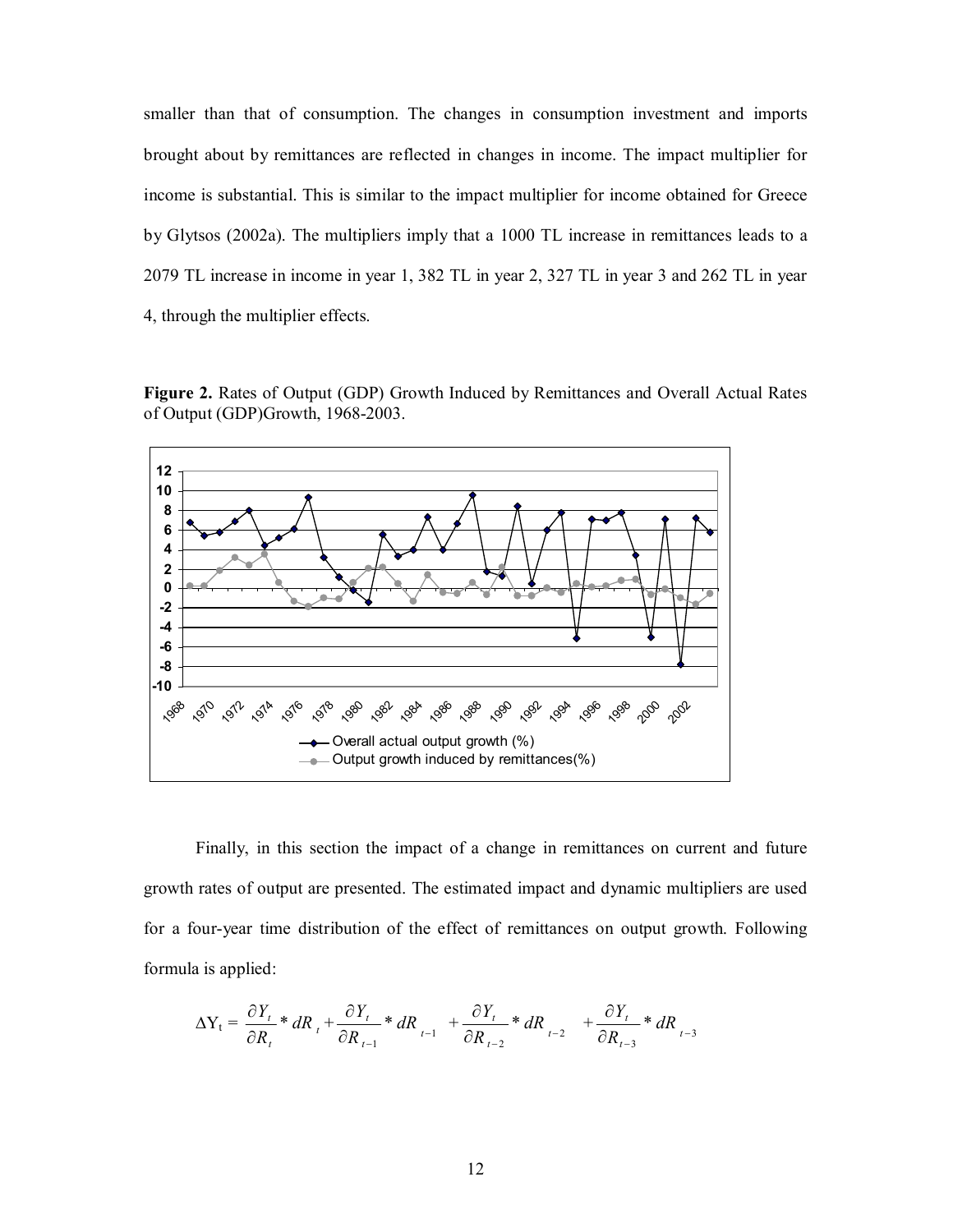Figure 3 presents the results of this computation for the period 1968-2003 together with the actual growth rates<sup>7</sup>. Remittances appear to contribute to output growth through the multiplier effects in most of the years. The highest induced growth rate occurs in 1973 which coincides with the first oil shock. For the period 1970-73 the remittances-induced growth rate is 2.7 percent on average<sup>8</sup>. During this period the remittances contributed to the financing of imports of machinery and other intermediate goods increasing domestic output (Russell, 1992: 274). After the 1973 first oil shock, most of the Western European countries restricted labor recruitment which led to a decline in remittance flows. In the early 1980's the induced growth rates are again relatively high. For instance, for this period the remittances-induced growth rates are 1.6 percent. This is due to the increase in remittance flows with the onset of Turkish migration to the Middle East and North African countries in the early 1980's. For the other periods, the remittances-induced growth rates are either positive or negative and range between 0.5-2.0 percent demonstrating moderate effects in either direction with declining importance of the remittances in the later years. Glytsos (2002b) also found negative induced growth rates in some years in Egypt and Jordan where the overall contribution of the remittances to growth is noteworthy. In Morocco, Greece and Portugal remittances-induced growth rates are observed to take positive as well as negative values but they were very weak in general.

 $\overline{a}$  It is more useful to look at the impact of a change in the remittances in the current period on the future values of the endogenous variable (Stewart and Gill, 1998: 184-185).

<sup>&</sup>lt;sup>8</sup> Following the devaluation in 1970, like workers' remittances, exports increased significantly. Turkish exports, were 588 million dollars in 1970 and increased to 1.3 billion dollars in 1973. Thus, in the early 1970s, the contribution of exports to growth is noteworthy.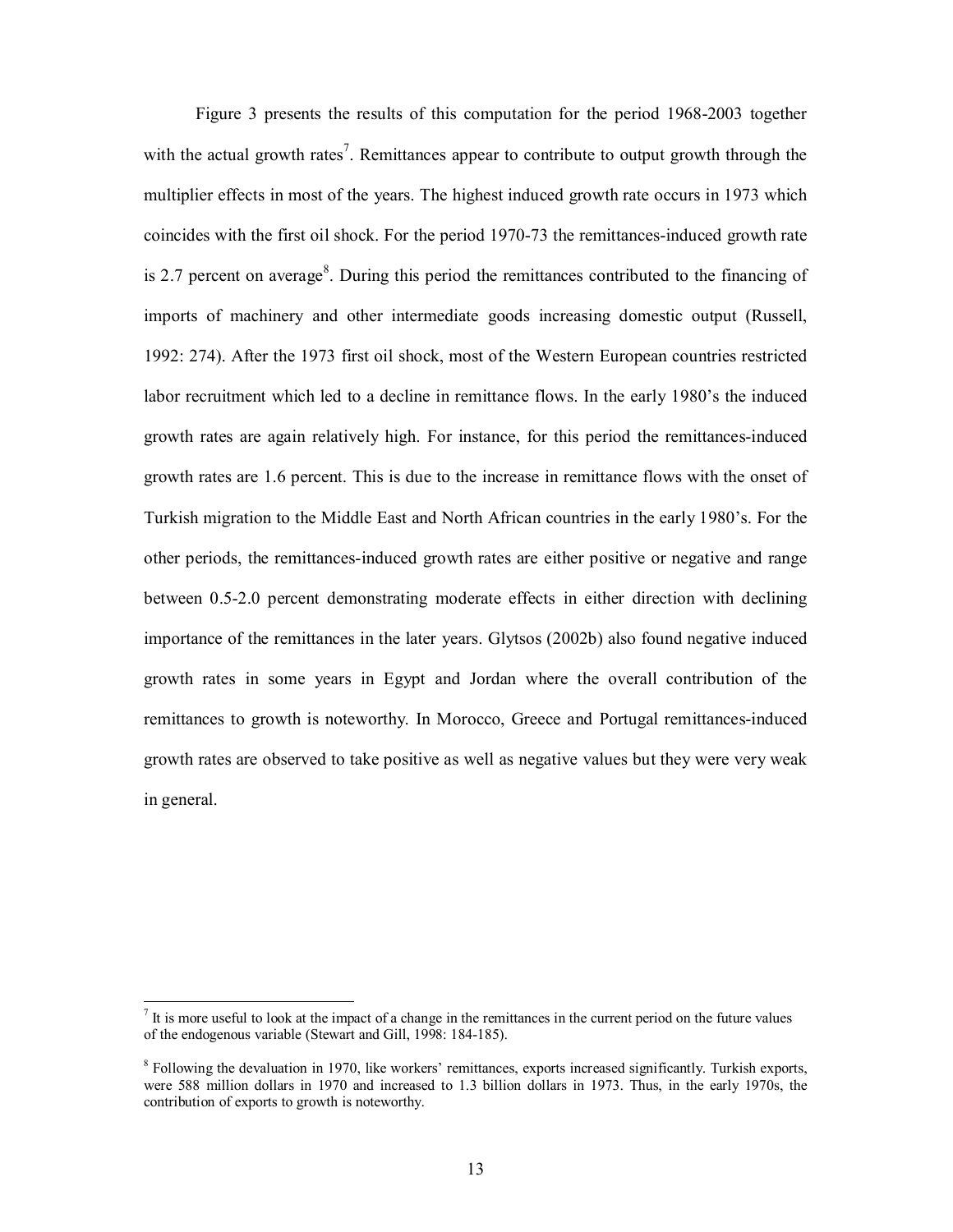#### **5. Conclusions**

 To our knowledge this is the first study on the macroeconomic impact of the remittances on the Turkish economy in a unified framework. For this purpose a demandoriented, dynamic, simultaneous equation macroeconometric model for the Turkish economy for the period 1964-2003 is estimated with TSLS estimation method. This model was used successfully to measure these impacts in several countries near Turkey or with similar characteristics to Turkey, such as Egypt Greece, Jordan, Morocco and Portugal. The aim is to analyze the impact of remittances on the key macroeconomic variables. First, the estimates of the consumption, investment and imports equations yielded the marginal propensity to consume (MPC) and marginal propensity to import (MPI) for the short-run and the long-run. Second the impact and dynamic multipliers of a unit change in the remittances on consumption, investment, imports and income are evaluated. Finally, the results are used to evaluate the impact of remittances on current and future growth rates of output with a fouryear time distribution of the remittance effect.

 The estimated size of the MPC and MPI are reasonable and comparable to those of the other countries. The estimates for the impact and dynamic multipliers indicate that the impact of remittances on consumption, investment, imports and income are all positive. The impact of remittances on consumption, imports and income reduces gradually while that on investment wears out in the second year. The impact of a change in remittances on consumption lasts several years may be explained with the Permanent Income Hypothesis which emphasizes the importance of life-time income in spending. The impact and dynamic multipliers for imports are much smaller than that of consumption. The impact multiplier for income is 2.079 which implies a substantial increase in income due to remittances through the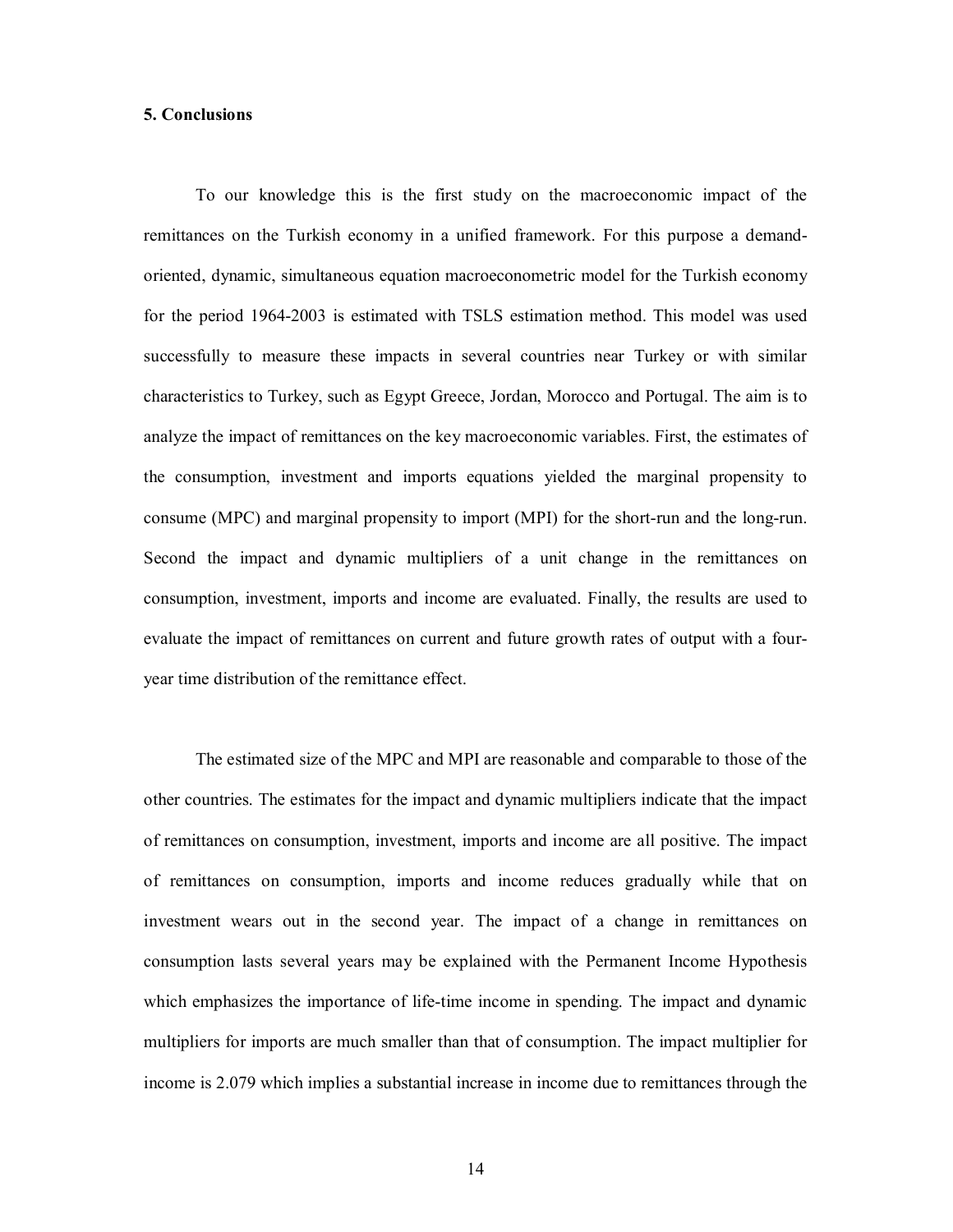multiplier process. It is noteworthy that the remittances-induced output growth rate was mostly positive throughout the period 1968-2003. The highest remittances-induced output growth occurred in the early 1970's in particular in 1973 which is the year of the first oil shock, corresponding to the period when the share of remittances in GDP and imports was the highest. During this period, the remittances financed the imports of machinery and other intermediate goods increasing domestic production. In the second half of the 1970's, following the labor recruitment ban in Europe the amount of remittances declined dramatically and the remittances-induced output growth rates were either very small or negative. In the early 1980s, the Turkish migration to Middle Eastern and North African countries led to an increase in the remittance flows. For this period the remittances-induced output growth rates were high again. In the 1990s and the early 2000s, although the absolute level of remittances continued to increase, their share in GDP and their relative importance in the Turkish economy declined. During this period their contribution to output growth was negligible. Overall, evidence provided in this study indicates that the remittances have been a positive factor in the development and growth of Turkey. The findings of this paper have important implications or possible uses in policy making or in making predictions. For instance, while examining the effect of a crisis in Europe on the domestic economy we must consider that not only exports and remittances may be affected, but consumption and investment may also be affected indirectly through remittances. Therefore, the results indicate that while making projections or predictions of consumption and investment they could be made more accurate by taking the effect of remittances into account. These results may be useful to planners and policy makers.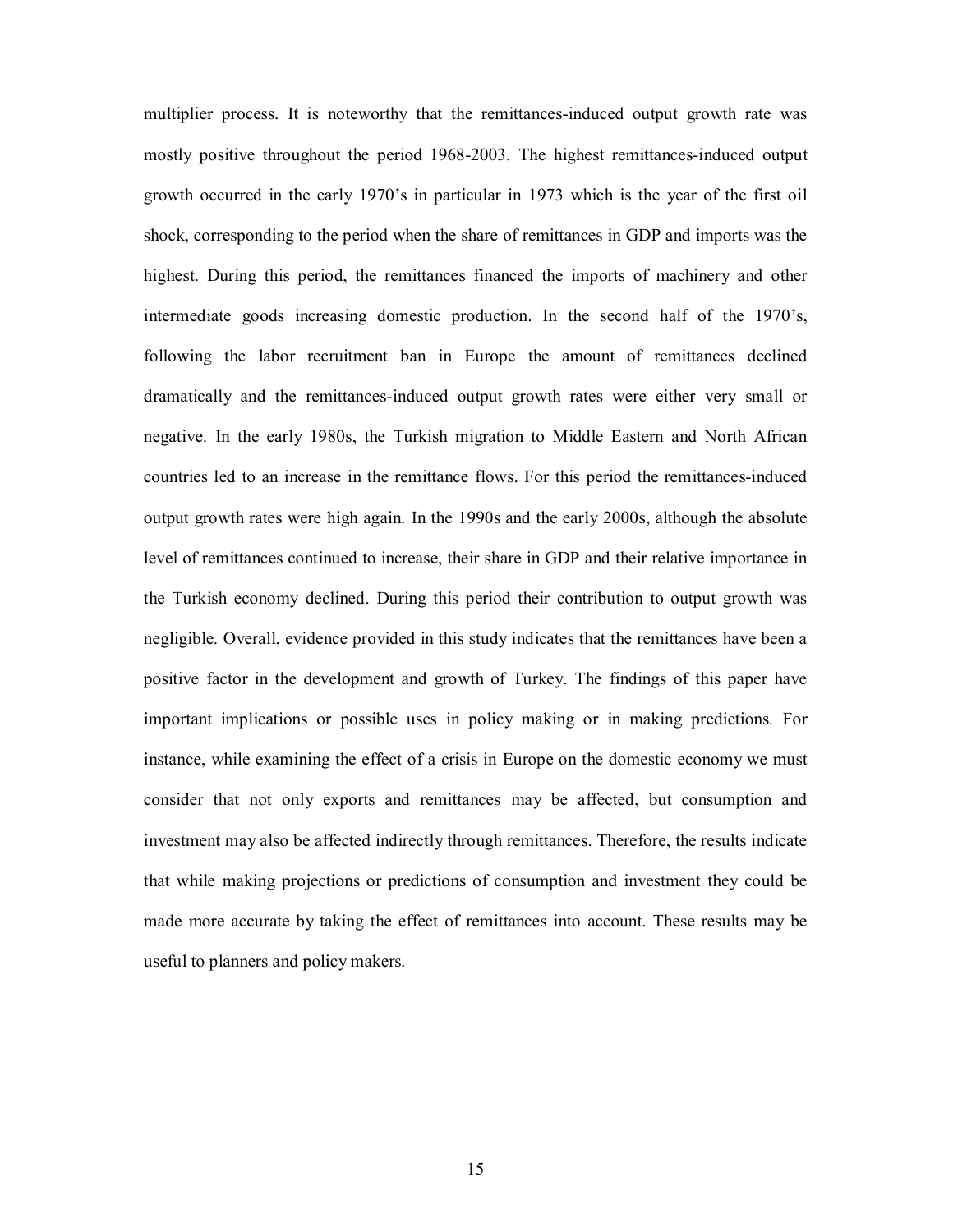#### **Appendix: Data Sources**

The data of **workers' remittances®** are obtained for the period 1964-2003 from the State Planning Organization (SPO) (2003). The data is given in millions of current US Dollars. For the same period, average exchange rates are received from the website of the Central Bank of Turkey (Electronic Data Delivery System). The official Consumer Price Index is obtained from the OECD (2008) Economic Outlook database. First, by using average exchange rates, workers' remittances are converted into billions of Turkish Lira (TL). Then, they are deflated by the Consumer Price Index (base 1987). Thus, real workers' remittances in terms of billions of TL are obtained. The data for **Private Final Consumption Expenditures (C), Government Final Consumption Expenditures (G), Gross Fixed Capital Formation (I), Exports of Goods and Services (E), Imports of Goods and Services (I), Gross Domestic Product (GDP) and Statistical Discrepancy (SD)** are all at constant 1987 prices in terms of TL for the period of 1964-2003 and are obtained from the OECD (2008) Economic Outlook database. As a proxy to capital stock, the cumulative gross fixed capital formation is used. **The level of Income (Y)** is derived as the sum of GDP and workers' remittances (R).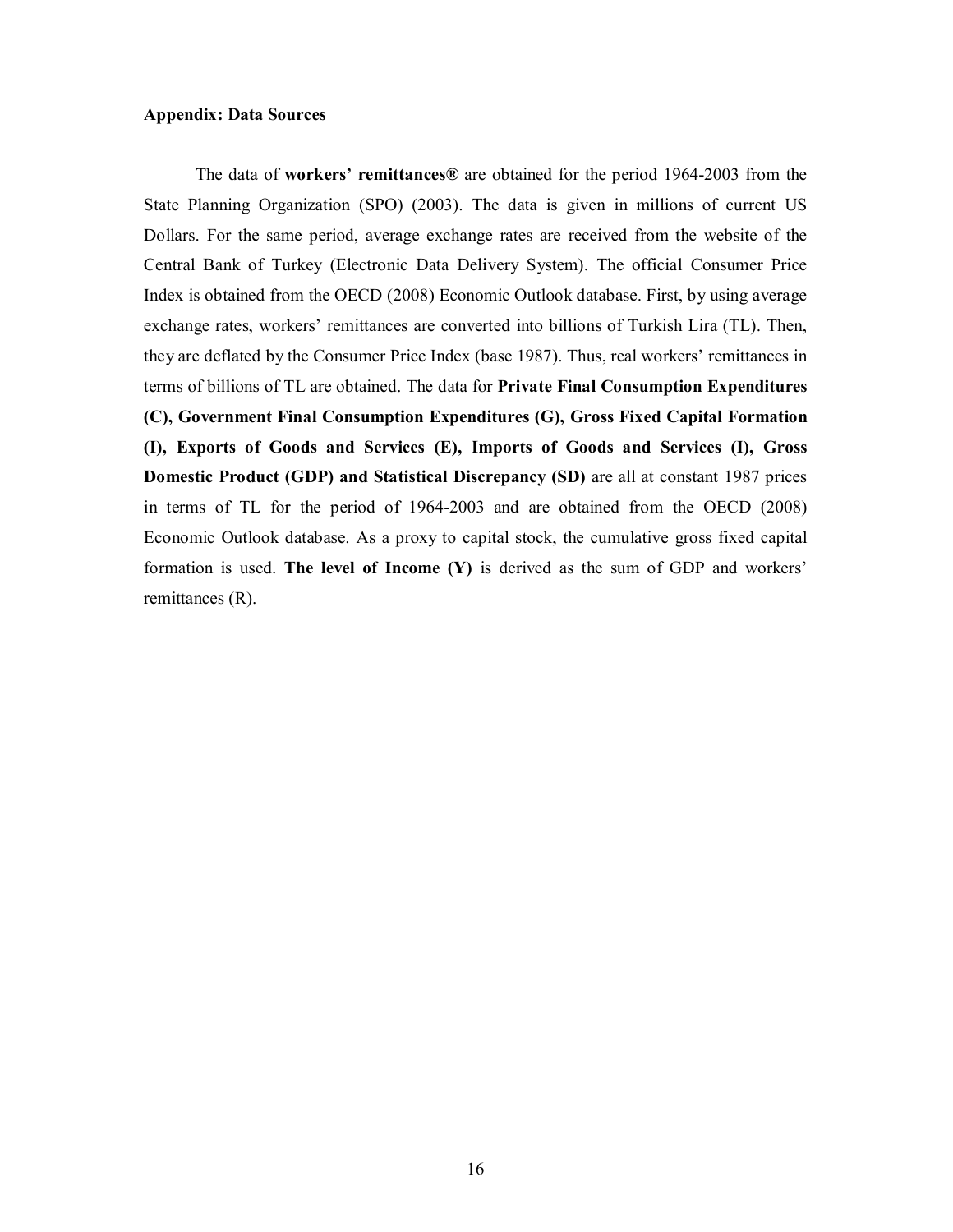#### **REFERENCES**

Abadan-Unat, N., R, Keleş, R. Pennix, H.van Renselaar, L.van Velzen and L.Yenisey (Eds.). (1975). *Göç ve Gelişme: İşgücü Göçünün Boğazlıyan İlçesindeki Etkilerine İlişkin Bir Araştırma* (Migration and Development: A study about the Effects of Labour Migration on Boğazlıyan District), Ankara: Ajans-Türk Matbaası.

Acosta, P. A., (2006). "Labor Supply, School Attendance and Remittances from International Migration: The Case of El Salvador," Washington, D.C.: World Bank Policy research Working Paper No. 3903.

Acosta, P. A., E. K. K. Lartey, and F. Mandelman (2007). "Remittances and Dutch Disease", FRB of Atlanta Working Paper*,* No. 2007-8.

Adams, R. and J. Page (2005). "Do International Migration and Remittances reduce Poverty in Developing Countries?" *World Development*, 33: 1645-1669.

Aggarwal, R., A. Demirguc-Kunt, and M. S. M. Peria (2006). "Do Workers' Remittances Promote Financial Development?" Washington, D.C.: World Bank Policy Research Working Paper, No. 3957.

Athukorala, P. (1993). "International Labor Migration in the Asia-Pacific Region: Patterns, Policies and Economic Implications," *Asian-Pacific Economic Literature*, 7: 28- 57.

Aydaş, O.T., B. Neyapti and K. Metin-Özcan (2005). "Determinants of Workers' Remittances: The Case of Turkey," *Emerging Markets Finance and Trade*, 41(3): 53-69.

Boratav, K. (2003). *Türkiye İktisat Tarihi: 1908-2002* (Turkish Economic History:1908- 2002), Ankara: İmge Kitapevi Publication, Seventh Edition.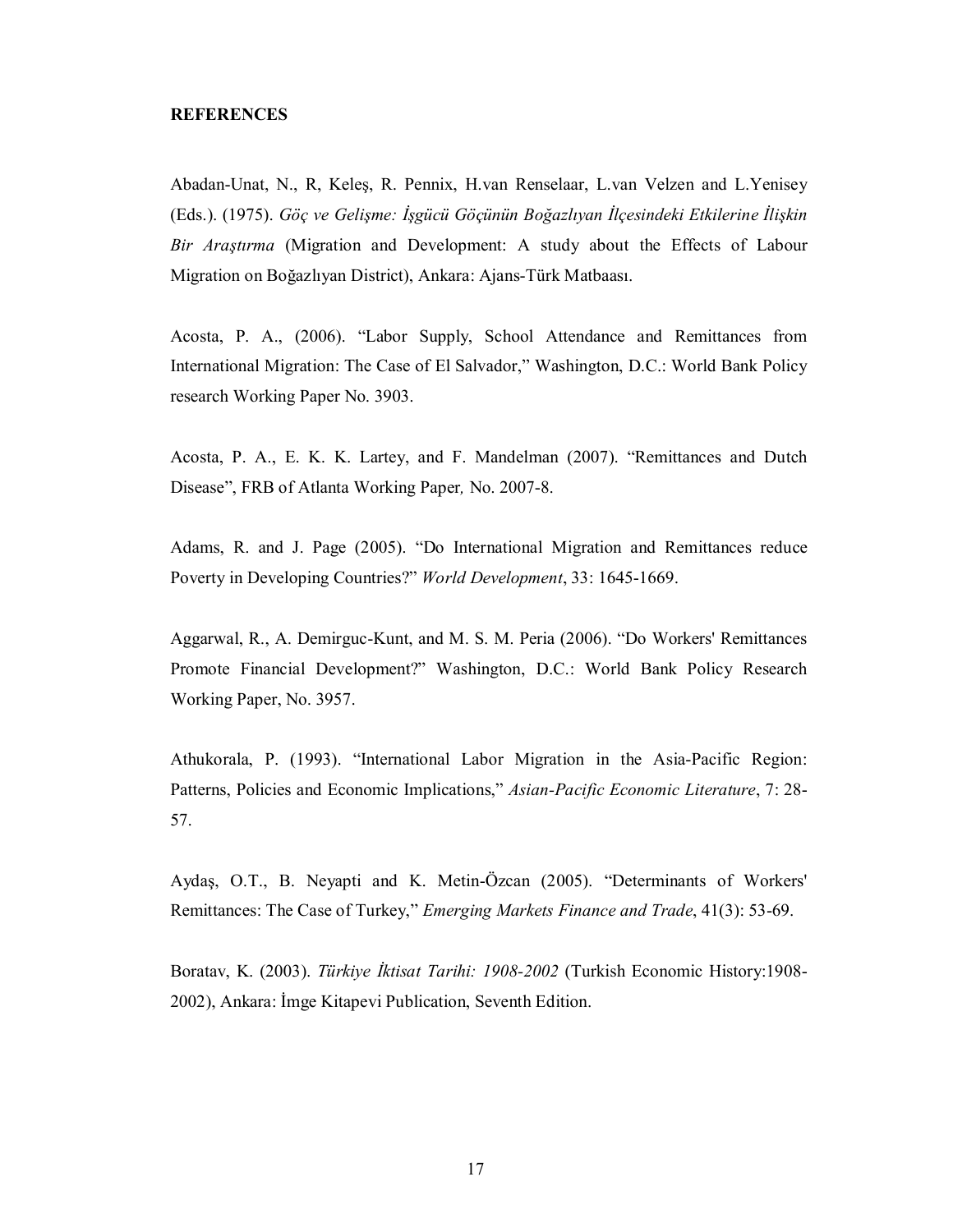Bourdet, Y. and H. Falck (2003). "Emigrants' Remittances and Dutch Disease in Cape Verde," Lund, Sweden: Lund University Department of Economics Working Paper 2003:11.

Burgess, R. and V. Haksar (2005). "Migration and Foreign Remittances in the Philippines," Washington, D.C.: IMF Working Paper No. 05/111.

Catrinescu, N., M. Leon-Ledesma, M. Piracha and B. Quillin (2006). "Remittances, Institutions and Economic Growth," Bonn, Germany: Institute for the Study of Labor (IZA) Discussion Paper No. 2139.

Chami, R., C. Fullenkamp, and S. Jahjah (2003). "Are Immigrant Remittance Flows a Source of Capital for Development?" Washington, D.C.: IMF Working Paper No. 03/189.

Faini, R. (2002) "Migration, Remittances and Growth," Paper presented at UNU-WIDER conference on Poverty, International Migration and Asylum, 27-28 September. Helsinki: UNU-WIDER.

Gitmez, A. (1991) "Migration without Development: The case of Turkey," in Papademetriou, D.G. and Martin, P. (eds.) *The Unsettled Relationship: Labour Migration and Economic Development,* New York: Contributions in Labour Studies, No. 33, Greenwood Press, pp.115-134.

Glytsos, N. P. (1993). "Measuring the Income Effects of Migrant Remittances: A Methodological Approach Applied to Greece", *Economic Development and Cultural Change*, 42: 131-168.

Glytsos, N. P. (2002a). "A Macroeconometric Model of the Effects of Migrant Remittances in Mediterranean Countries," in İ.Sırageldin (ed.), *Human Capital Population Economics in the Middle East*, Cairo, Egypt: An Economic Research Forum Edition, The American University in Cairo Press, pp. 300-325.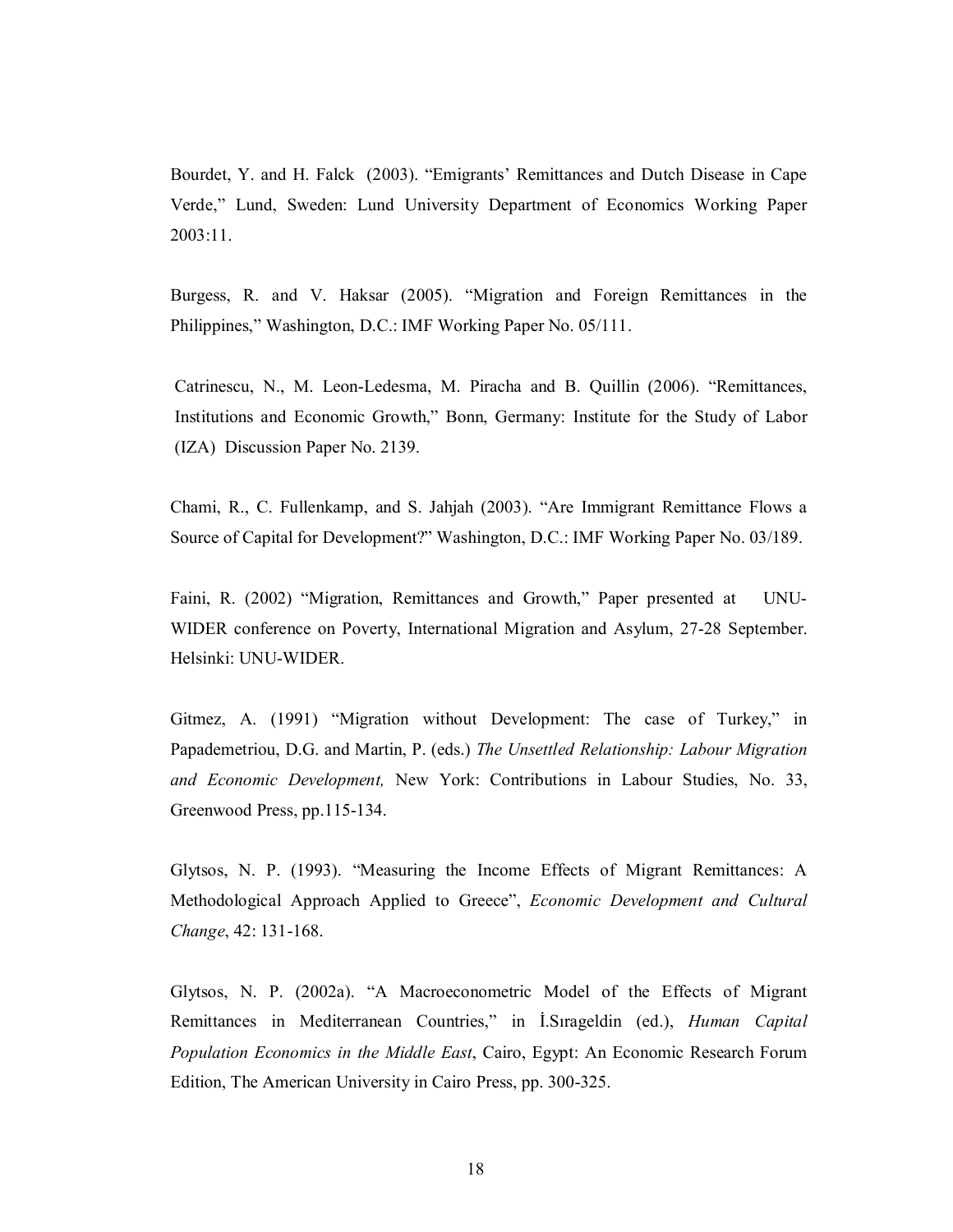Glytsos, N. P. (2002b). "Dynamic Effects of Migrant Remittances on Growth: An Econometric Model with an Application to Mediterranean Countries," Discussion Paper, No. 74 0505014, Labor and Demography, Economics Working Paper Archive at Washington University in St.Louis.

Glytsos, N. P. (2002c). "A Model of Remittance Determination Applied to Middle East and North Africa Countries", Discussion Paper, No. 73 0505016, Labor and Demography, Economics Working Paper Archive at Washington University in St.Louis.

Gökdere, A.Y. (1978). *Yabancı Ülkelere İşgücü Akımı ve Türk Ekonomisi Üzerine Etkileri*, (Labour Flows to Foreign Countires and Its Impact on the Turkish Economy), Ankara: Türkiye İş Bankası Kültür Publications:196.

Guilano, P. and M. Ruiz-Arranz (2005). "Remittances, Financial Development, and Growth," Washington, D.C.: IMF Working Paper No. 05/234.

Gupta, P. (2005). "Macroeconomic Determinants of Remittances: Evidence from India," Washington, D.C.: IMF Working Paper No. 05/224.

İçduygu, A. (2006). "International Migrants Remittances in Turkey," Florence, Italy: CARIM Research Reports, No. 07, European University Institute.

Intriligator, M. D., R. Bodkin and C. Hsiao (1996). *Econometric Models, Techniques and Applications*, Second Edition, New Jersey: Prentice- Hall.

Kapur, D. (2004). "Remittances: The New Development Mantra?" New York: Discussion Paper Series, No. 29, G-24 ,United Nations.

Keely, C. B, Tran, B. N. (1989). "Remittances from Labour Migration: Evaluations, Performance and Implications," *International Migration Review*, 23(3): 500-525.

Koç, İ. and I. Onan (2004). "International Migrants' Remittances and Welfare Status of the Left-Behind Families in Turkey," *International Migration Review,* 38(1): 78-112.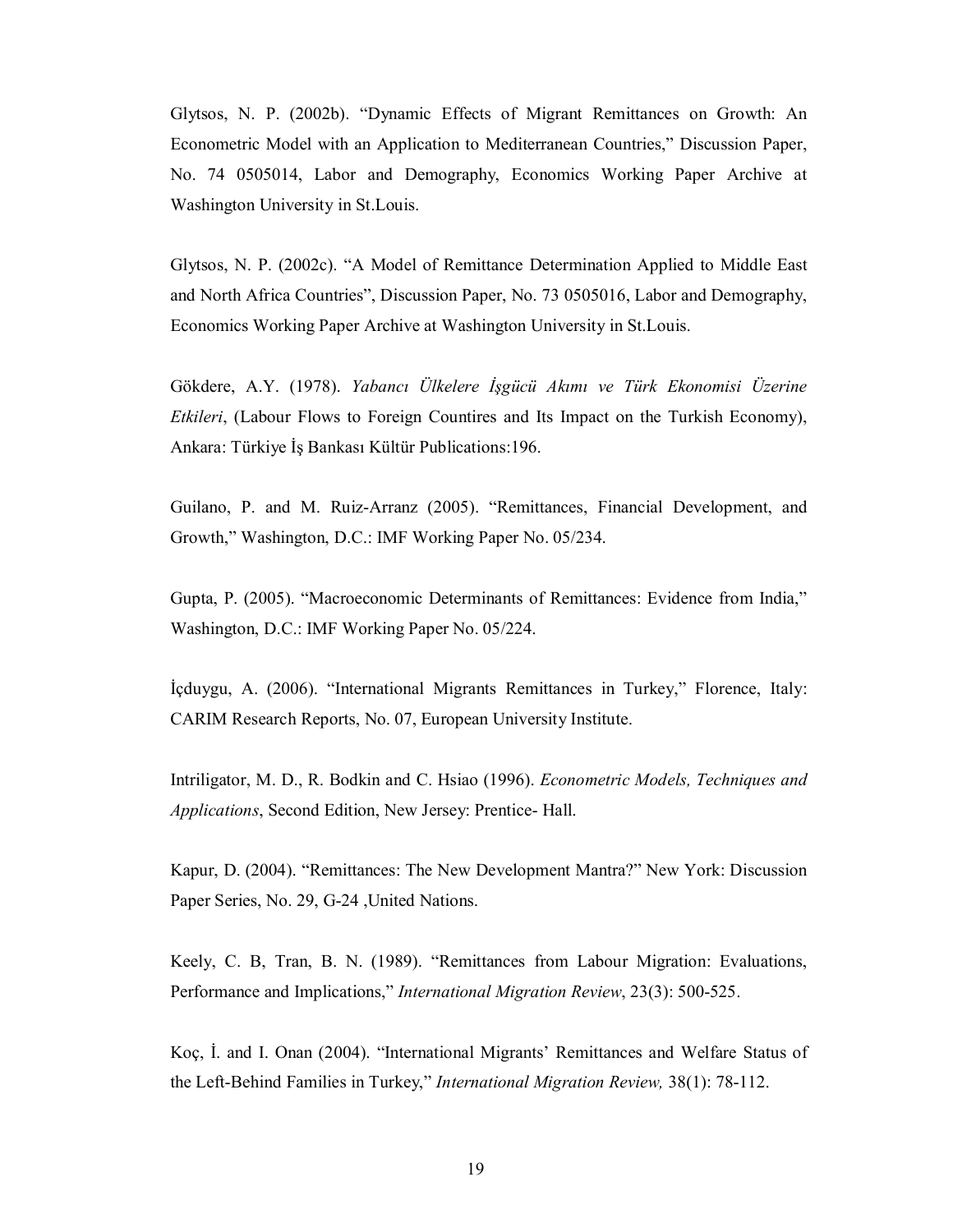Lean-Ledesma, M. and M. Piracha (2001). "International Migration and the Role of Remittances in Eastern Europe," Kent, UK: Department of Economics, University of Kent at Canterbury Discussion Paper No. 1/ 13.

Lucas, R. E. B. (2004). "International Migration to the High Income Countries: Some Consequences for Economic Development in the Sending Countries," Brussels, Belgium: Paper prepared for the Annual Bank Conference on Development Economics, 10-11 May.

Martin, P. (1991). *The Unfinished Story: Turkish Labour Migration to Western Europe*, Geneva: International Labour Organization.

Mishra, P. (2005). "Macroeconomic Impact of Remittances in the Caribbean," unpublished. Washington, D.C.: International Monetary Fund.

Mouhoud E.M, J. Oudinet and E. Unan (2006). "Migration and Remittances in the Mediterranean Basin: The Case of Turkey," Paris, France: Working Paper, CEPN-CNRS, No. 2006-10. Centre d'Economie de l'Universite de Paris Nord.

Paine, S. (1974). *Exporting Workers: The Turkish Case*, London: Cambridge University Press.

Quartey P. (2005). "Shared Growth in Ghana: Do Migrant Remittances Have a Role?" Cornell/ ISSER/ World Bank International Conference on Shared Growth in Africa, Acra, Ghana.

Quibria, M. G. (1996). "Migration, Remittances and Trade: With Special Reference to Asian Developing Economies." in P.J. Lloyd and S. Williams (Eds), *International Trade and Migration in the APEC Region*, Melbourne: Oxford University Press, pp. 84-98.

Ratha, D. (2003). "Workers Remittances: an Important and Stable Source of External Development Finance," *Global Development Finance*, Washington, D.C.: The World Bank, pp.157-175.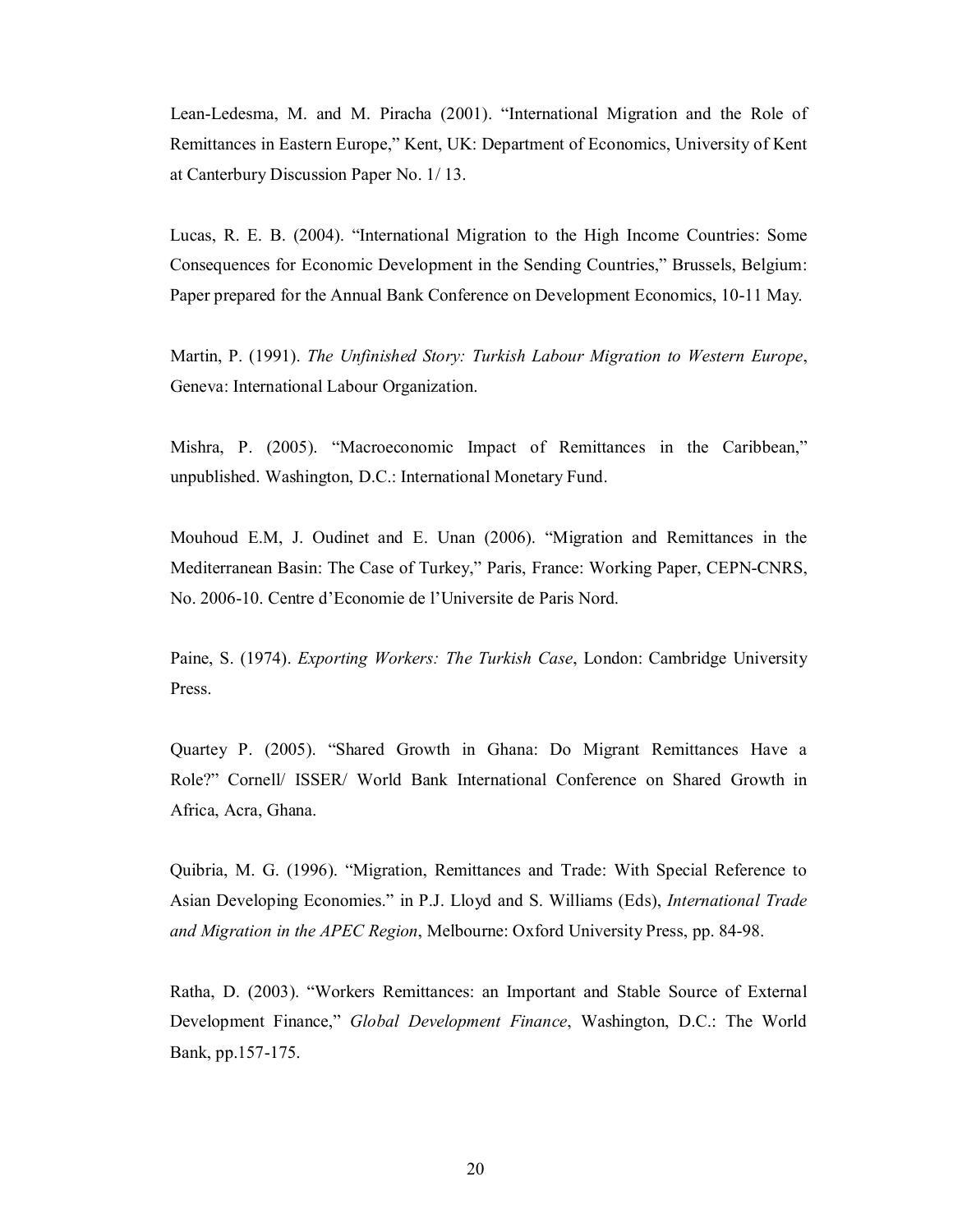Russell, S. (1992). "Migrant Remittances and Development" *International Migration: Quarterly Review* 30 (3/4): 267-287.

Saca, S. S and L. R. Cáceres (2006). "What Do Remittances Do? Analyzing the Private Remittance Transmission Mechanism in El Salvador," Washington, D.C.: IMF Working Paper, No. 06/250.

Sayan, S. (2004). "Guest Workers' Remittances and Output Fluctuations in Host and Home Countries: The Case of Remittances from Turkish Workers," *Emerging Markets Finance and Trade,* 40 (6): 68-81.

Schiopu, I. and N. Siegfried (2006). "Determinants of Workers' Remittances Evidence From the European Neighbouring Region," Frankfurt, Germany: European Central Bank Working Paper, No. 688.

Stahl, C and A. Habib (1991). "Emigration and Development in South and Southeast Asia," in Papademetriou, D.G. and Martin, P. (eds.): *The Unsettled Relationship: Labour Migration and Economic Development,* Westport: Contributions in Labour Studies, No. 33, Greenwood Press.

State Planning Organization (SPO) (2003). *Economic and Social Indicators (1950-2003)*, Ankara: SPO.

Statistical Institute of Turkey (TURKSTAT) (2002). *Statistical Yearbook of Turkey*, Ankara: TURKSTAT.

Stewart, J and L.Gill (1998). *Econometrics*, Second Edition, Hempstead: Prentice Hall.

Turkish Labor Office, (2001). *İstatistik Yıllığı* (Statistical Yearbook), Ankara: Çalışma ve Sosyal Güvenlik Bakanlığı, Türkiye İş Kurumu Genel Müdürlüğü.

World Bank (2006). *Global Economic Prospects: Economic Implications of Remittances and Migration.* Washington, D.C.: The World Bank Report No. 34320.